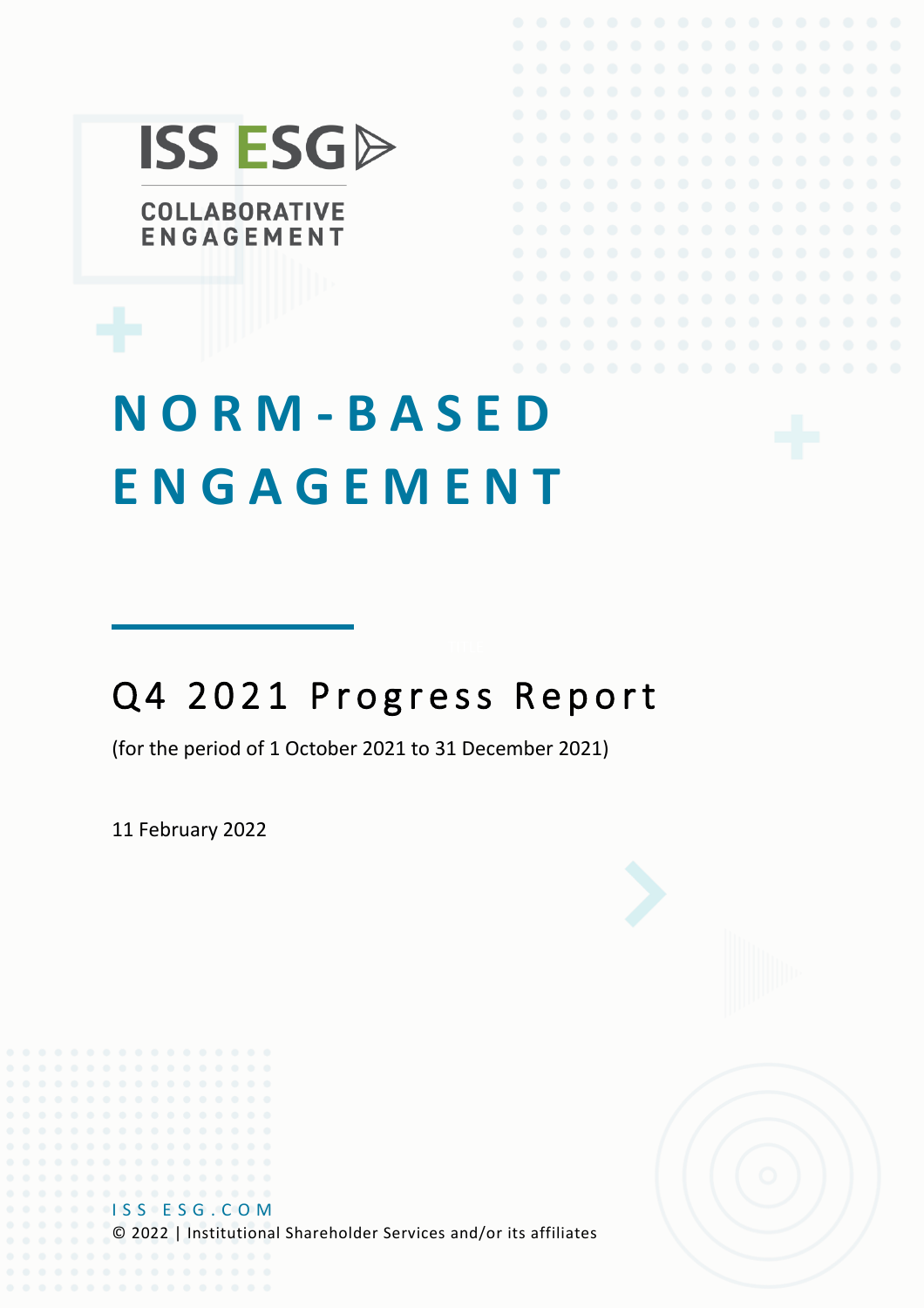## TABLE OF CONTENTS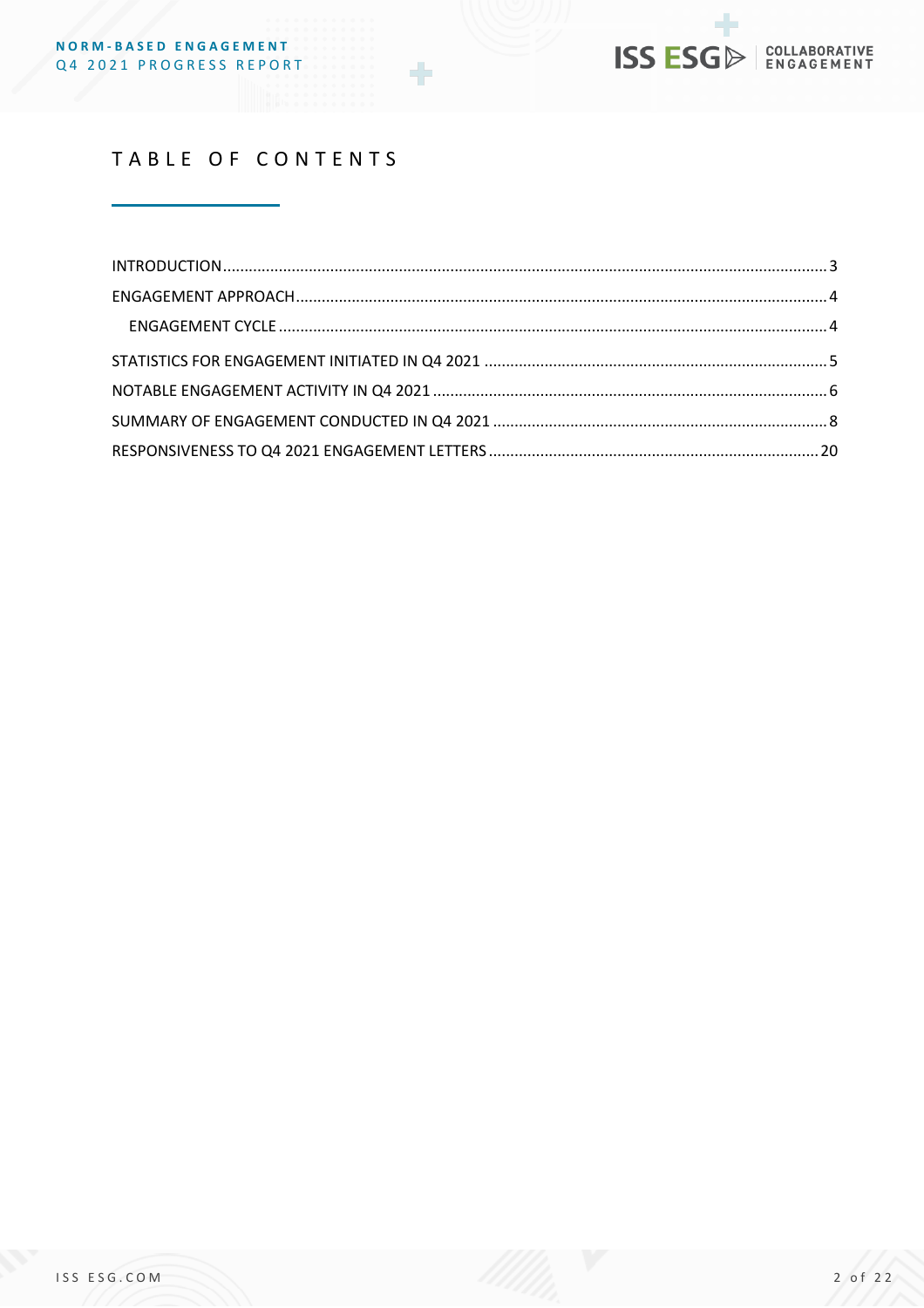

## <span id="page-2-0"></span>**INTRODUCTION**

The Norm-Based Engagement Quarterly Report for Q4 2021 consists of five parts. The first part provides a description of ISS ESG's Norm-Based Engagement Solution, which is conducted on behalf of investors with companies that have been assessed under ISS ESG's Norm-Based Research to be facing alleged or verified severe, systematic, or systemic failures to respect international norms and guidelines on responsible business conduct.

The latter sections of the report provide details of progress of engagement activities that were carried out on behalf of institutional investors in Q4 2021:

- The second part of the report presents summary statistics of engagements initiated in Q4 2021.
- The third part highlights notable engagements carried out in Q4 2021.
- The fourth part provides summaries of engagement responses received in Q4 2021.
- The fifth part provides an overview of responsiveness to letters sent out in Q4 2021.

The detailed engagement reports, timelines and documentation for the individual companies listed in the report are available to Norm-Based Engagement clients online via th[e Pooled Engagement Tool.](https://pooled-engagement.issgovernance.com/home)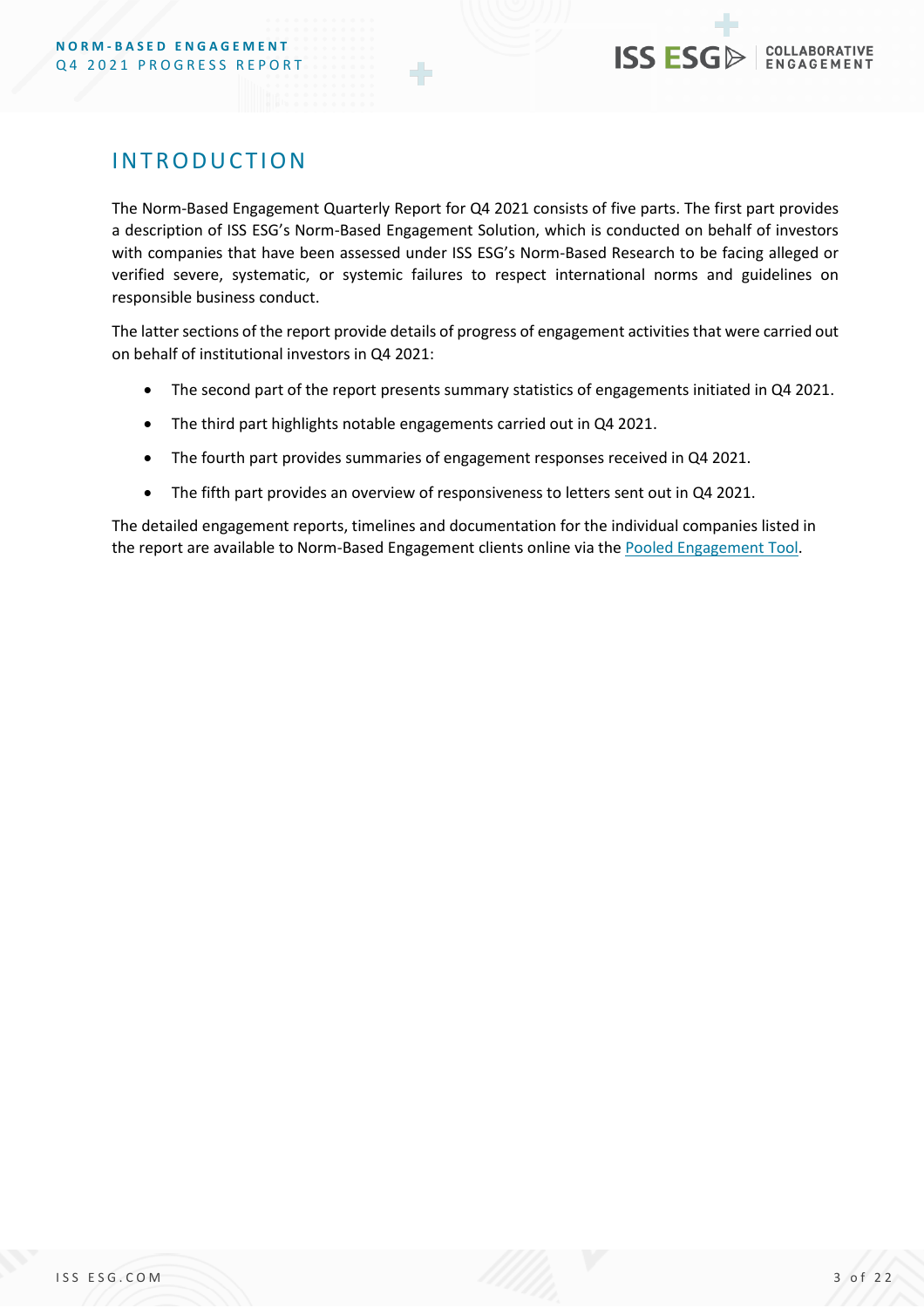## <span id="page-3-0"></span>ENGAGEMENT APPROACH

ISS ESG's Norm-Based Engagement Solution facilitates engagement with issuers on behalf of clients who would like to encourage corporate disclosure of efforts taken to manage or mitigate the environmental and social risks connected to business activities or operations. Through ISS ESG's Norm-Based Engagement Solution, clients can focus on companies that are assessed under ISS ESG Norm-Based Research to be involved in alleged or verified severe, systematic, or systemic failures to respect international norms.

At the outset of engagement, clear and actionable objectives are defined on the basis of expectations on the company's ability to address shortcomings in the context of its specific business sector and relevant industry standards. These objectives fall under four key categories (Disclosure, Implementation, Remediation, and Termination) and progress is measured against four milestones (No measures announced, Commitment expressed, Measures initiated, Credible measures adopted).

Information provided by the company through the dialogue and interactions under the Norm-Based Engagement process is assessed against the objectives established at the outset of engagement and then a decision is taken on the outcome of the engagement. Where the fulfilment of the objectives has been met and a determination made that the controversy, or the risk thereof, has been resolved, the engagement will be closed. If there is insufficient information to determine whether the fulfilment of objectives have been met, the engagement will be extended. Alternatively, where there is a poor outlook for the achievement of objectives for the engagement, the engagement will be discontinued.

### <span id="page-3-1"></span>ENGAGEMENT CYCLE

The engagement cycle is initiated with the outreach to the company. Over time, responsiveness is noted with most companies with which engagement is sought. Others require repeated follow-ups to respond, and some steadfastly fail to respond to investor concerns. To address these challenges in communication, regular and courteous follow-up is built into the Norm-Based Engagement approach. Once every effort has been made to engage both Investor Relations and a company's Executive Management, the feasibility of engagement is re-evaluated.

| Month 1                                                               | Month 2-5 | Month 6-7     | Month 8-10             | Month 12      |
|-----------------------------------------------------------------------|-----------|---------------|------------------------|---------------|
| <b>Establish Contact</b><br>engagement letter /<br>meeting invitation | Reminder  | Letter to CEO | Escalation<br>to Board | Re-evaluation |

*Figure 1: Simplified Norm-Based Engagement timeline.* 

The engagements are categorised under the four UN Global Compact areas: human rights; labour rights; environment and anti-corruption. Throughout this document, these areas are depicted as follows:

| UN GLOBAL<br><b>COMPACT PRINCIPLES</b> |     | <b>NORM AREA</b> |
|----------------------------------------|-----|------------------|
| $1 - 2$                                |     | Human Rights     |
| $3-6$                                  |     | Labour Rights    |
| $7-9$                                  |     | Environment      |
| 10                                     | J۱۰ | Anti-Corruption  |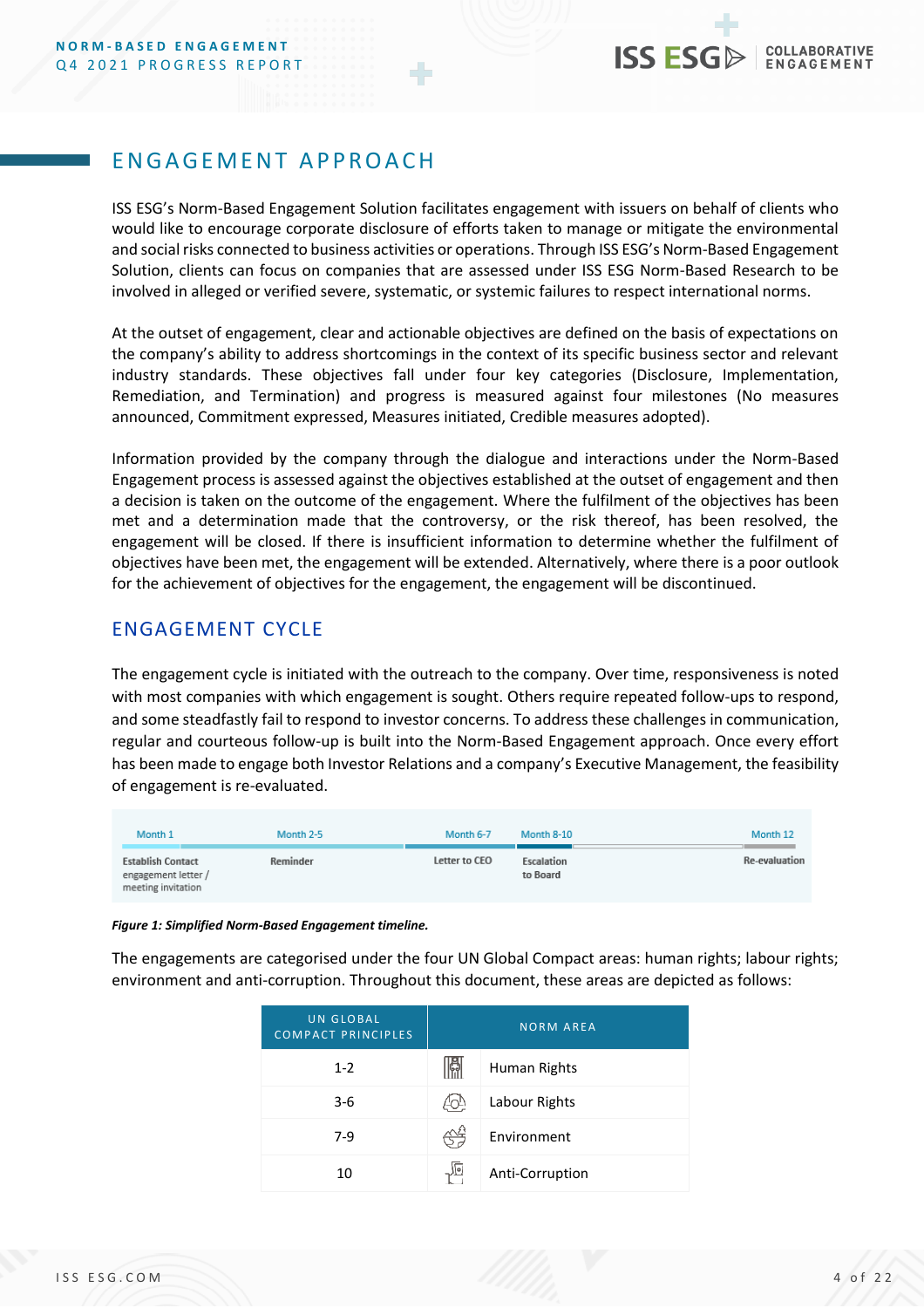<span id="page-4-0"></span>In Q4 2021, ISS ESG initiated Norm-Based Engagement on behalf of investors with 26 companies, covering 32 individual ESG topics.

Of these 26 companies, four were Red flagged and the remainder Amber flagged, according to ISS ESG's Norm-Based Research methodology. By 31 December 2021, ISS ESG had received responses from 10 of the 26 companies to which investor enquiries had been sent on 15 October 2021. This constitutes an overall response rate of 38 percent.

To assist investors with their reporting, the statistics presented below are based on the companies with which engagement was initiated in Q4 2021.



Note: Participation quality definitions: **Excellent:** Company has fully addressed topics and there is strongly positive development in the engagement. **Good:** Company has replied and addressed the topics. **Adequate:** Company has responded, but not fully. **Poor:** Company responded but did not address the topics. **Deferred:** Company has requested more time to respond. **None:** No response received.

**COLLABORATIVE ENGAGEMENT**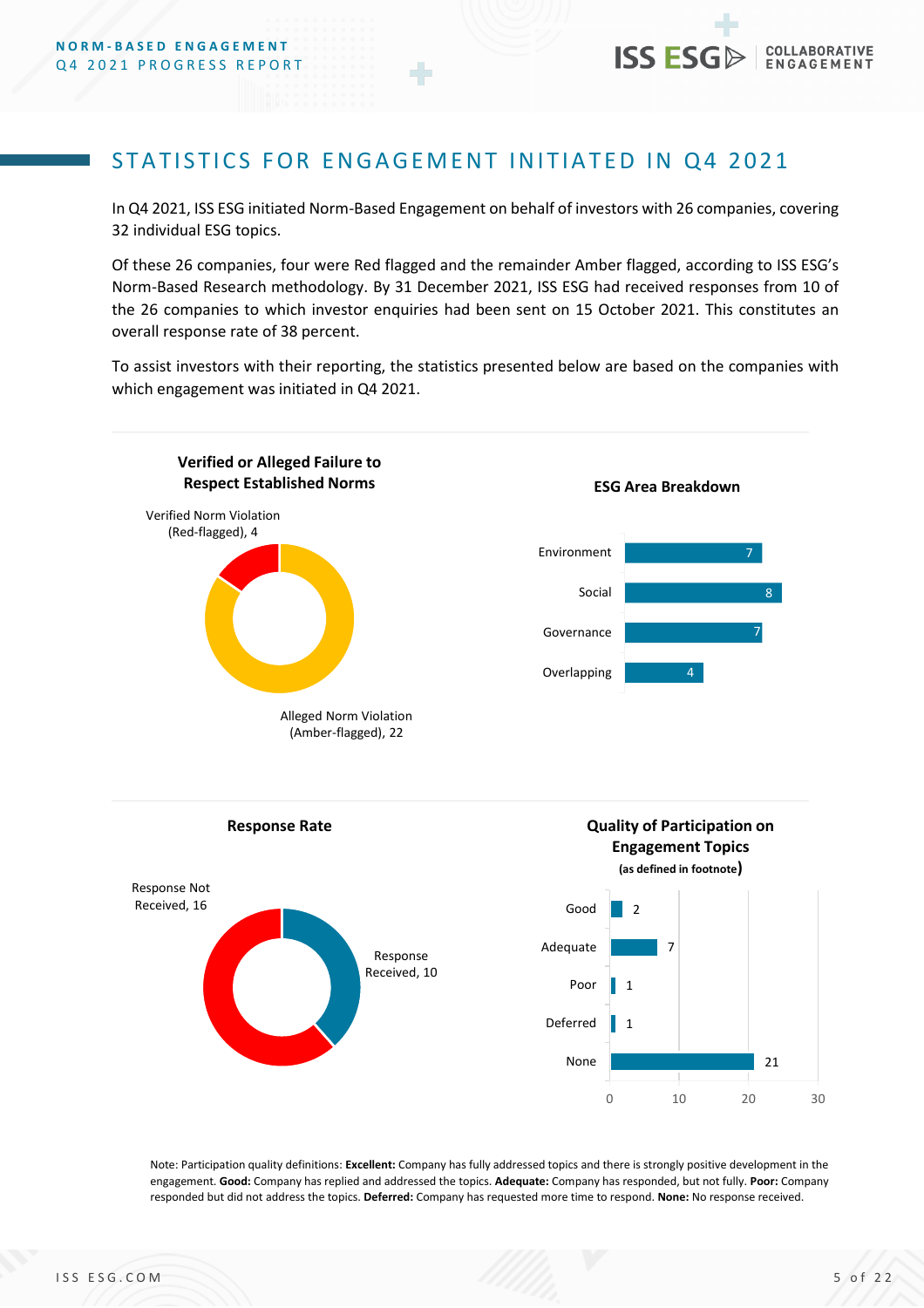## <span id="page-5-0"></span>NOTABLE ENGAGEMENT ACTIVITY IN Q4 2021

The cases below are examples of notable Norm-Based Engagement activity carried out on behalf of investors in Q4 2021.

| Ratch Group Public Co. Ltd.         | <b>ISIN</b><br>TH0637010008 |
|-------------------------------------|-----------------------------|
| THEME                               | LOCATION                    |
| Indigenous rights, Living standards | Laos                        |

In Q4 2021, the pool of investors shared a letter with, **Ratch Group Public Co. Ltd.** regarding the company's involvement in failure to respect the right to an adequate standard of living at Xe-Pian Xe-Namnoy dam in Laos (operator).

In December 2021, Ratch Group provided a detailed written response to the investor enquiry, outlining due diligence steps conducted prior to participating in the Xe-Pian Xe-Namnoy dam and details regarding the remediation and compensation efforts implemented by the operating consortium and the Government of Laos (GOL) after the August 2018 accident. The company stated that Xe-Pian Xe-Namnoy Co. Ltd. (PNPC), the consortium operating the project, in which Ratch Group owns a 25% stake, completed a feasibility study as well as an Environmental and Social Impact Assessment Study covering due diligence, project assumption analysis, project stability evaluation, and project risk assessment and management. The GOL officially approved the project, considering it economically, technically, environmentally, and socially comprehensive. In terms of remedial action, since the accident occurred, PNPC has been collaborating with Lao authorities to implement emergency rescue, temporary relief, compensation, rehabilitation, and restoration for the affected communities, in line with a Master Plan defined by the GOL. PNPC has agreed with the GOL to fund approximately \$95 million to cover compensations and to fund the rehabilitation of impacted villages, including the rebuilding of new permanent houses, public infrastructure and vocational support. To date, all local community households have signed their compensation calculation form and signed a release of liability stating they are satisfied with the amount.

ISS ESG notes the details Ratch Group has provided in this engagement. However, the company has yet to respond to the concerns raised by a group of United Nations Special Rapporteurs in May 2020, regarding the standard of living of impacted communities. In light of continued allegations, and in the absence of an authoritative third-party confirmation of the improvement of the situation at the site, ISS ESG continues to monitor developments. Based on the information provided by Ratch Group, ISS ESG determined that the company had initiated measures regarding disclosing relevant information, remedial action and termination of problematic policies.

ISS ESG has since suspended this engagement, pending further developments on the company's remedial measures and will continue to monitor progress and efficacy of the measures taken.

**ACTIVITY SUMMARY**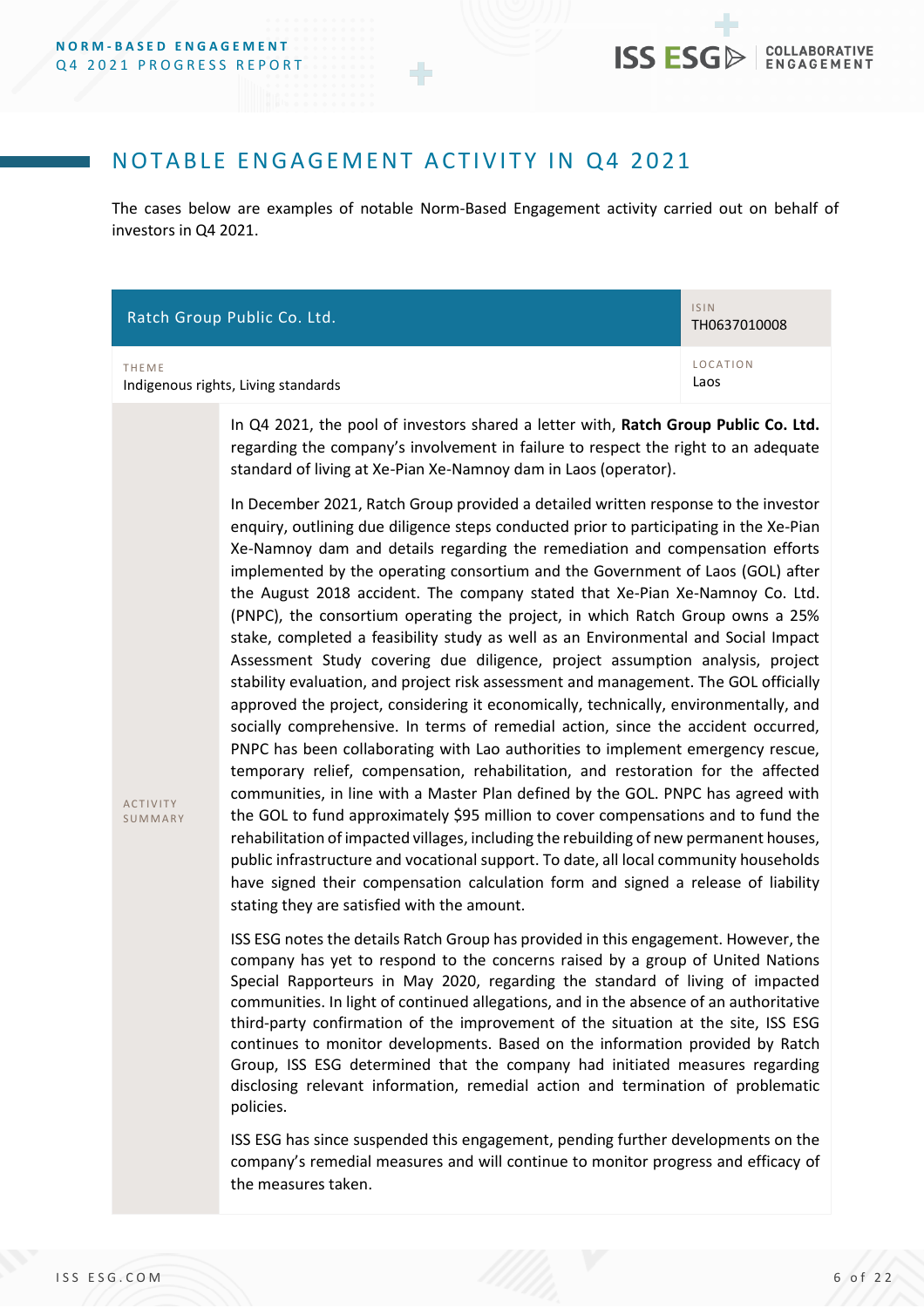

| Transneft PJSC        | <b>ISIN</b><br>RU0009091573 |
|-----------------------|-----------------------------|
| THEME                 | LOCATION                    |
| Environmental impacts | Russia                      |

In Q4 2021, the pool of investors shared a letter with **Transneft PJSC** regarding the company's alleged failure to prevent water and soil pollution in Russia.

In December 2021, Transneft provided a detailed written response to the investor enquiry highlighting the measures that ensure ecological compliance, minimize its environmental footprint, and provide environmental safety. Transneft's safety measures across its pipeline operations included 1) replacement and reconstruction of pipeline sections that were made of low-quality steel or had defects; 2) upgrading fuel tanks to meet regulatory requirements; 3) reconstruction and replacement of equipment, pipeline technology, and components of pumping stations and other systems to increase reliability; and 4) routine drills on emergency oil response.

The company also stated that there were only two incidents that caused significant environmental damage in 2020 and the beginning of 2021, both caused by illegal tapping. The first occurrence spilled petroleum products over 9.5 square meters. Remediation is slated for completion by 2022 and no environmental fines were levied. The second spilled petroleum products over 7.5 square meters. The reclamation area is 0.1145 hectares. Remediation was completed in 2021 and no environmental fines were levied. Additionally, Transneft stated that no incidents resulting in loss of life have been recorded in 2020-2021 and that there were no significant claims from national agencies against the company regarding environmental damage from spills. Transneft shared the 2018-2019 benchmarking report created by KPMG for Transneft that compares Transneft's performance on economic, environmental, and social indicators to other companies.

ISS ESG notes the disclosure of information regarding the oil spills occurring in 2021 and measures implemented to mitigate and remediate severe environmental impacts due to oil spills at its operations. However, the company has yet to provide documents supporting these claims, including third-party verification, in order to adequately address investor queries and to sufficiently assess the efficacy of the company's remediation and mitigating measures as well as the implementation of policies on environmental management.

ISS ESG continues to monitor developments and has sent follow-up questions on behalf of investors to request third-party documentation concerning the efficacy of the company's measures to improve environmental safety and to remedy the impact of oil spills at its operations.

**ACTIVITY** S U M M A R Y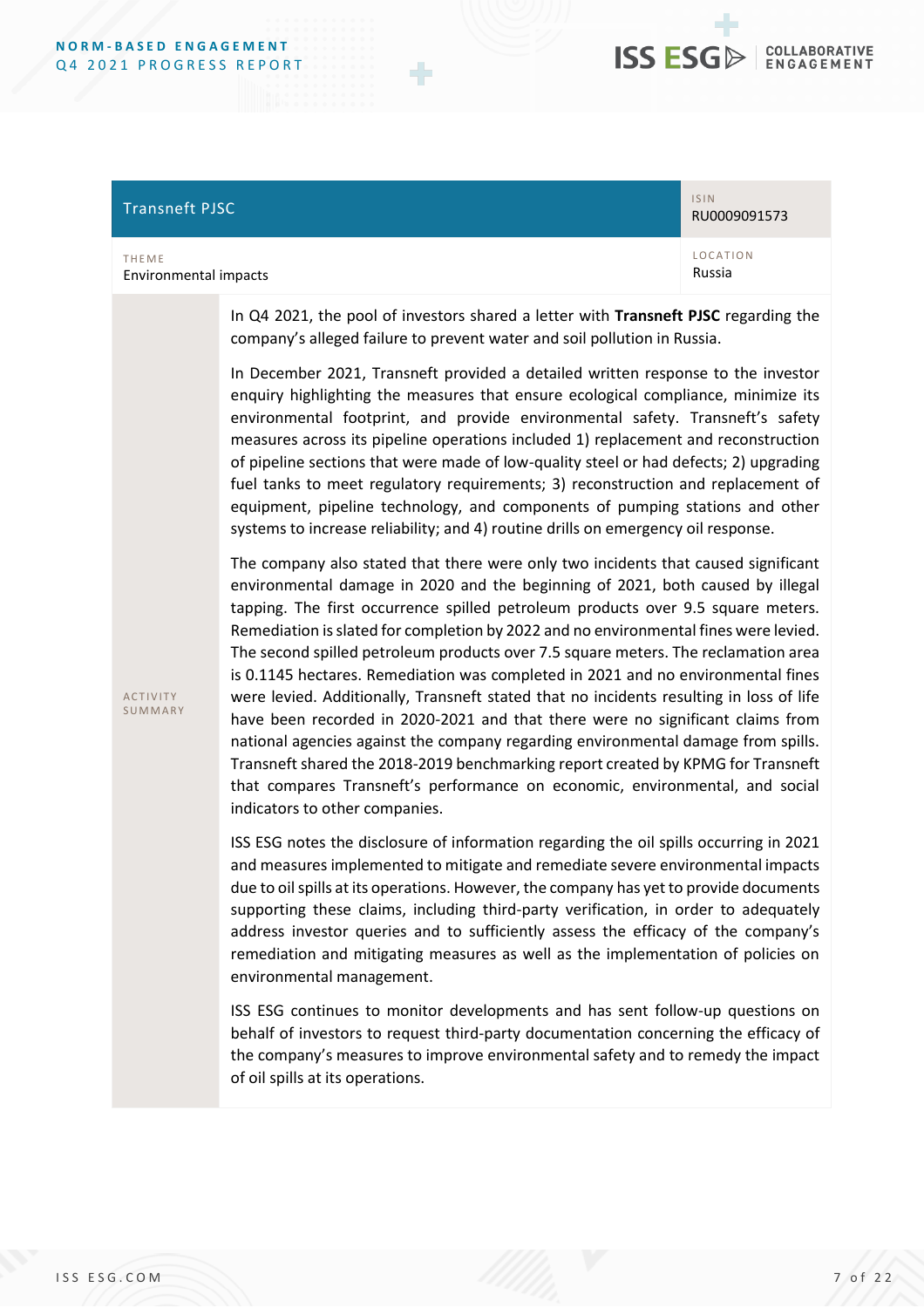## <span id="page-7-0"></span>SUMMARY OF ENGAGEMENT CONDUCTED IN Q4 2021

The following pages list engagement dialogues that occurred during Q4 2021 for engagements that commenced in Q4 2021 or earlier. These tables present the milestones achieved against the targets established for each engagement. Not included are deferred responses, in which the company acknowledged receiving the engagement letter but did not provide responses to the provided questions, committing to do so in the future.

| Accenture Plc                                                      |                                                                                                                                                                                                                                                                              | <b>ISIN</b><br>IE00B4BNMY34                               |                                         |
|--------------------------------------------------------------------|------------------------------------------------------------------------------------------------------------------------------------------------------------------------------------------------------------------------------------------------------------------------------|-----------------------------------------------------------|-----------------------------------------|
| 407                                                                | SDG ALIGNMENT<br>SDG 3: Good Health and Wellbeing; Overarching: Ensure healthy lives and<br>promote well-being for all at all ages<br>SDG 8: Decent Work and Economic Growth; 8.8: Protect labour rights and<br>promote safe and secure working environments for all workers |                                                           | QUARTER<br>Q3 2021                      |
| <b>THEME</b><br>Labour rights: Safe and Healthy Working Conditions |                                                                                                                                                                                                                                                                              |                                                           | <b>LOCATION</b><br><b>United States</b> |
| GOALS SET &<br><b>MILESTONES</b>                                   | <b>DISCLOSURE</b><br>Commitment expressed                                                                                                                                                                                                                                    | <b>IMPLEMENTATION OF POLICIES</b><br>Commitment expressed |                                         |
| <b>ACHIEVED</b>                                                    | TERMINATION OF PRACTICE<br>No measures announced                                                                                                                                                                                                                             | REMEDIAL ACTION<br>No measures announced                  |                                         |

| Alphabet Inc.                                                                                                                                                                                                                                                                            |  |                                                        | <b>ISIN</b><br>US02079K1079                                |  |
|------------------------------------------------------------------------------------------------------------------------------------------------------------------------------------------------------------------------------------------------------------------------------------------|--|--------------------------------------------------------|------------------------------------------------------------|--|
| SDG ALIGNMENT<br>SDG 3: Good Health and Wellbeing; Overarching: Ensure healthy lives and<br>lH<br>promote well-being for all at all ages<br>恒的<br>SDG 8: Decent Work and Economic Growth; 8.8: Protect labour rights and<br>promote safe and secure working environments for all workers |  | OUARTER<br>Q3 2021                                     |                                                            |  |
| THEME<br>Labour rights: Safe and Healthy Working Conditions                                                                                                                                                                                                                              |  |                                                        | <b>LOCATION</b><br><b>United States</b>                    |  |
| GOALS SET &<br><b>MILESTONES</b><br><b>ACHIEVED</b>                                                                                                                                                                                                                                      |  | <b>DISCLOSURE</b><br>Commitment expressed              | <b>IMPLEMENTATION OF POLICIES</b><br>Commitment expressed  |  |
|                                                                                                                                                                                                                                                                                          |  | <b>TERMINATION OF PRACTICE</b><br>Commitment expressed | REMEDIAL ACTION<br>Commitment expressed                    |  |
| THEME<br>Corruption: Anti-competitive behavior                                                                                                                                                                                                                                           |  |                                                        | <b>LOCATION</b><br>Several Countries                       |  |
|                                                                                                                                                                                                                                                                                          |  | <b>DISCLOSURE</b><br>No measures announced             | <b>IMPLEMENTATION OF POLICIES</b><br>No measures announced |  |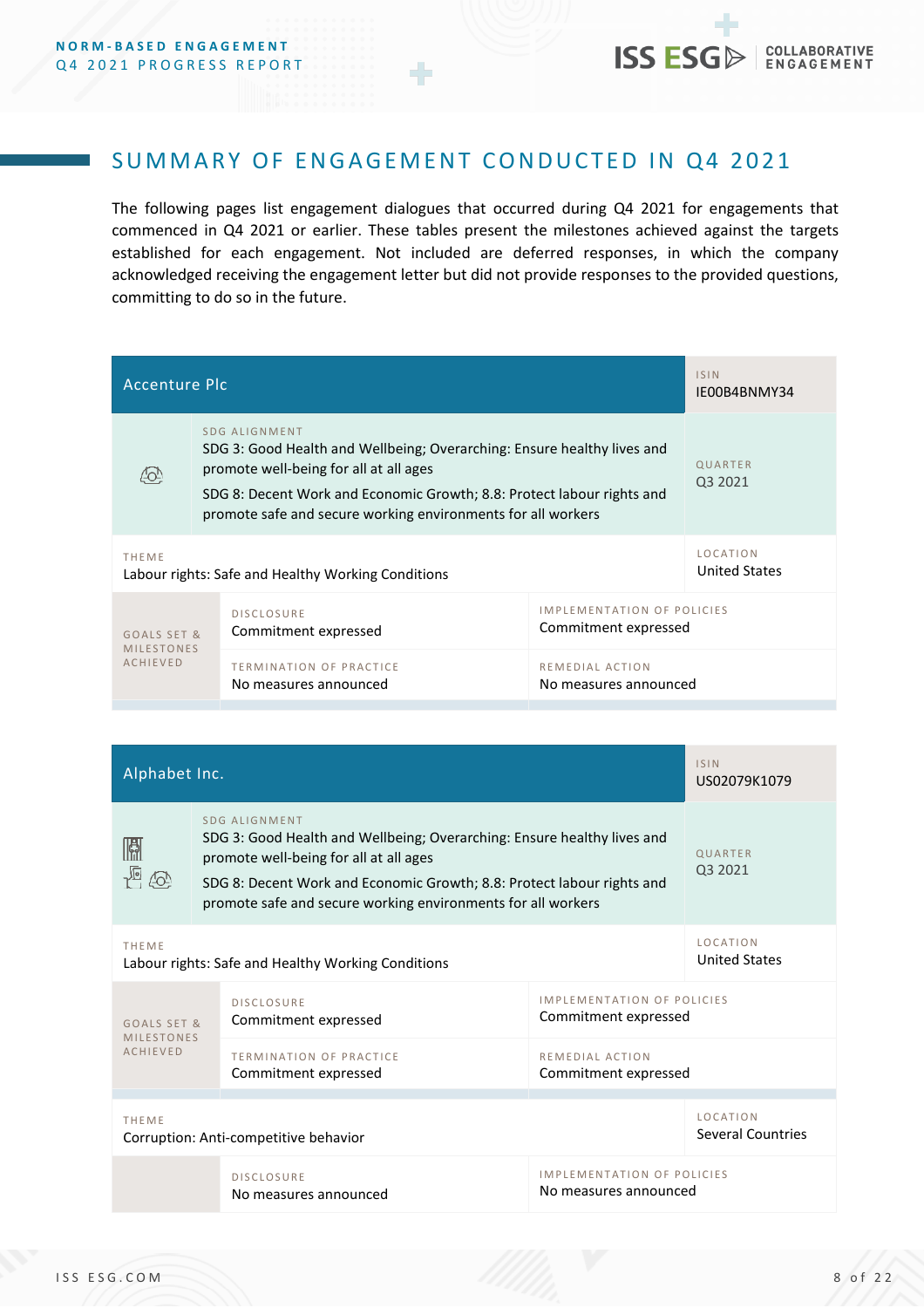

| GOALS SET &<br><b>MILESTONES</b><br><b>ACHIEVED</b> | TERMINATION OF PRACTICE<br>Commitment expressed        | REMEDIAL ACTION<br>Measures initiated                   |                           |
|-----------------------------------------------------|--------------------------------------------------------|---------------------------------------------------------|---------------------------|
| THEME                                               | Human rights: Consumer privacy                         |                                                         | <b>LOCATION</b><br>France |
| GOALS SET &<br><b>MILESTONES</b>                    | <b>DISCLOSURE</b><br>Measures initiated                | <b>IMPLEMENTATION OF POLICIES</b><br>Measures initiated |                           |
| <b>ACHIEVED</b>                                     | <b>TERMINATION OF PRACTICE</b><br>Commitment expressed | REMEDIAL ACTION<br>Measures initiated                   |                           |

| <b>ALROSA PJSC</b>                                                                                                                                                                                                                                                                                                     |                                      | <b>ISIN</b><br>RU0007252813           |  |
|------------------------------------------------------------------------------------------------------------------------------------------------------------------------------------------------------------------------------------------------------------------------------------------------------------------------|--------------------------------------|---------------------------------------|--|
| SDG ALIGNMENT<br>SDG 12: Responsible Consumption and Production; 12.4: Environmentally<br>sound management of chemicals and all wastes,<br>SDG 6: Clean Water and Sanitation; 6.3: Improve water quality by reducing<br>pollution, eliminating dumping, and minimizing release of hazardous<br>chemicals and materials |                                      | QUARTER<br>Q <sub>2</sub> 2021        |  |
| <b>THEME</b><br>Environment: Environmental impacts                                                                                                                                                                                                                                                                     |                                      | <b>LOCATION</b><br>Russia             |  |
| <b>DISCLOSURE</b><br>Measures initiated<br>Measures initiated<br>GOALS SET &                                                                                                                                                                                                                                           |                                      | <b>IMPLEMENTATION OF POLICIES</b>     |  |
| <b>MILESTONES</b><br><b>ACHIEVED</b>                                                                                                                                                                                                                                                                                   | <b>TERMINATION OF PRACTICE</b><br>NA | REMEDIAL ACTION<br>Measures initiated |  |

| Amazon.com, Inc.                                                   |                                                                                                                                                                                                                                                                                                                           |                                                    | <b>ISIN</b><br>US0231351067 |
|--------------------------------------------------------------------|---------------------------------------------------------------------------------------------------------------------------------------------------------------------------------------------------------------------------------------------------------------------------------------------------------------------------|----------------------------------------------------|-----------------------------|
|                                                                    | SDG ALIGNMENT<br>SDG 8: Decent Work and Economic Growth; 8.8: Protect labour rights and<br>promote safe and secure working environments for all workers, 8.5:<br>Achieve full and productive employment and decent work for all women<br>and men<br>SDG 10: Reduced Inequalities; 10.1: Achieve and sustain income growth |                                                    | OUARTER<br>01 2021          |
| <b>THEME</b><br>Labour rights: Safe and Healthy Working Conditions |                                                                                                                                                                                                                                                                                                                           | <b>LOCATION</b><br>Several countries               |                             |
| <b>DISCLOSURE</b><br>No measures announced<br>GOALS SET &          |                                                                                                                                                                                                                                                                                                                           | IMPLEMENTATION OF POLICIES<br>Commitment expressed |                             |
| <b>MILESTONES</b><br><b>ACHIEVED</b>                               | <b>TERMINATION OF PRACTICE</b><br>No measures announced                                                                                                                                                                                                                                                                   | REMEDIAL ACTION<br>No measures announced           |                             |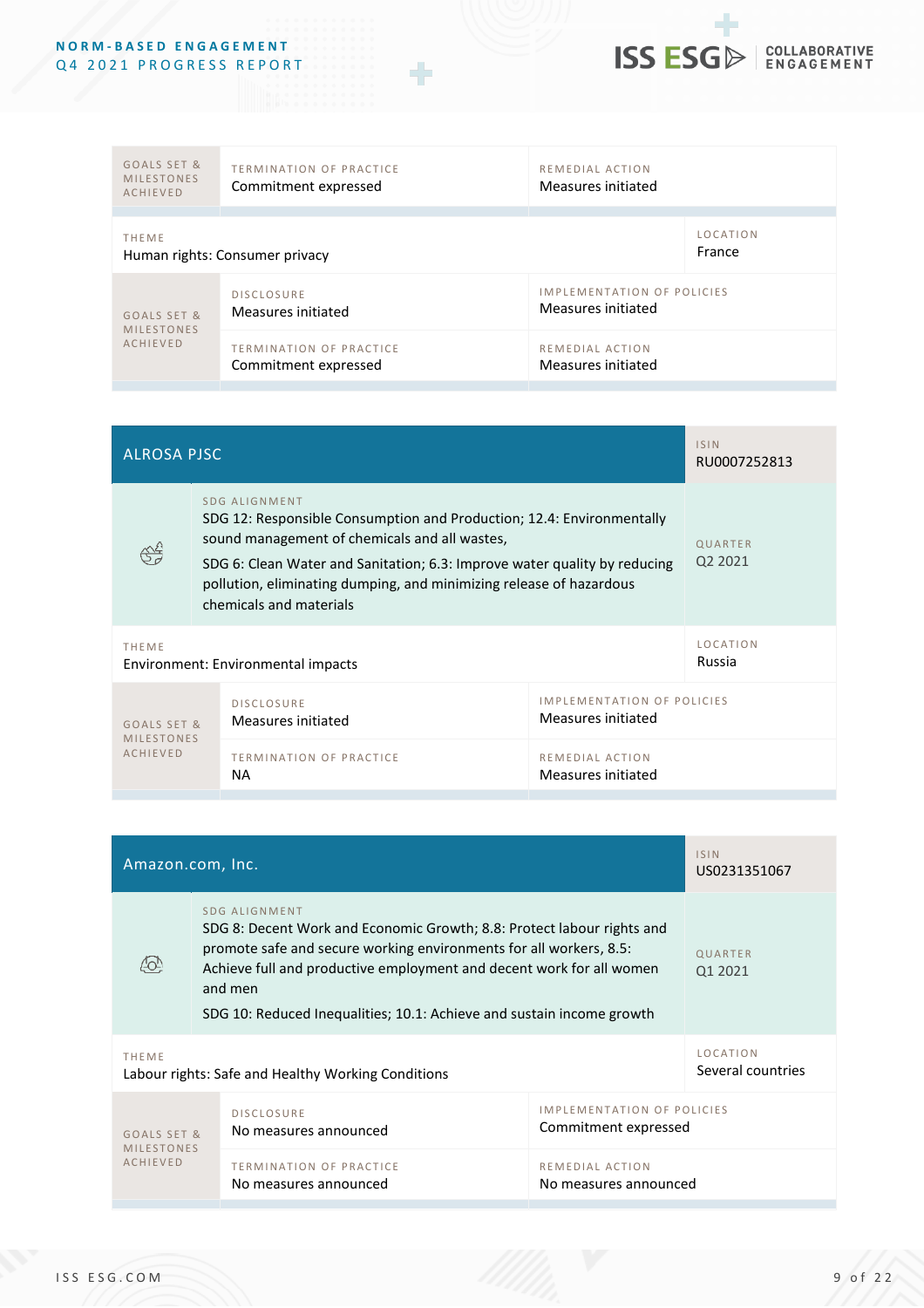

| <b>THEME</b><br>Labour rights: Union rights |                                                         |                                                    | LOCATION<br>Several countries |
|---------------------------------------------|---------------------------------------------------------|----------------------------------------------------|-------------------------------|
| GOALS SET &                                 | <b>DISCLOSURE</b><br>No measures announced              | IMPLEMENTATION OF POLICIES<br>Commitment expressed |                               |
| <b>MILESTONES</b><br>ACHIEVED               | <b>TERMINATION OF PRACTICE</b><br>No measures announced | REMEDIAL ACTION<br>No measures announced           |                               |

| <b>ArcelorMittal SA</b>                     |                                                                                                                                        | <b>ISIN</b><br>US03938LAL80                                |                                      |
|---------------------------------------------|----------------------------------------------------------------------------------------------------------------------------------------|------------------------------------------------------------|--------------------------------------|
| \$\$                                        | SDG ALIGNMENT<br>SDG 12: Responsible Consumption and Production; 12.4: Environmentally<br>sound management of chemicals and all wastes |                                                            | QUARTER<br>01 2021                   |
| THEME<br>Environment: Environmental impacts |                                                                                                                                        |                                                            | <b>LOCATION</b><br>Several countries |
| GOALS SET &<br><b>MILESTONES</b>            | <b>DISCLOSURE</b><br>No measures announced                                                                                             | <b>IMPLEMENTATION OF POLICIES</b><br>No measures announced |                                      |
| <b>ACHIEVED</b>                             | <b>TERMINATION OF PRACTICE</b><br>No measures announced                                                                                | REMEDIAL ACTION<br>No measures announced                   |                                      |

| Cargill, Inc.                                          |                                                                                                                                                                | <b>ISIN</b><br>US141781AX24                                |                    |
|--------------------------------------------------------|----------------------------------------------------------------------------------------------------------------------------------------------------------------|------------------------------------------------------------|--------------------|
|                                                        | SDG ALIGNMENT<br>SDG 15: Life on Land; 15.2: Sustainable management of all types of<br>forests, 15.5: Protect and prevent the extinction of threatened species |                                                            | QUARTER<br>Q4 2021 |
| <b>THEME</b><br>Environment: Depletion of Biodiversity |                                                                                                                                                                | <b>LOCATION</b><br>Brazil                                  |                    |
| GOALS SET &                                            | <b>DISCLOSURE</b><br>Measures initiated                                                                                                                        | <b>IMPLEMENTATION OF POLICIES</b><br>No measures announced |                    |
| <b>MILESTONES</b><br><b>ACHIEVED</b>                   | TERMINATION OF PRACTICE<br>No measures announced                                                                                                               | REMEDIAL ACTION<br>Measures initiated                      |                    |

| China Yangtze Power Co., Ltd. |                                                                                                                                                                                                                                                                                                            | <b>ISIN</b><br>CNE000001G87 |
|-------------------------------|------------------------------------------------------------------------------------------------------------------------------------------------------------------------------------------------------------------------------------------------------------------------------------------------------------|-----------------------------|
| $\mathfrak{S}^2$              | SDG ALIGNMENT<br>SDG 15: Life on Land; 15.1: Ensure the conservation, restoration and<br>sustainable use of terrestrial and inland freshwater ecosystems and their<br>services, in particular forests, wetlands, mountains and drylands, 15.5:<br>Protect and prevent the extinction of threatened species | QUARTER<br>Q3 2021          |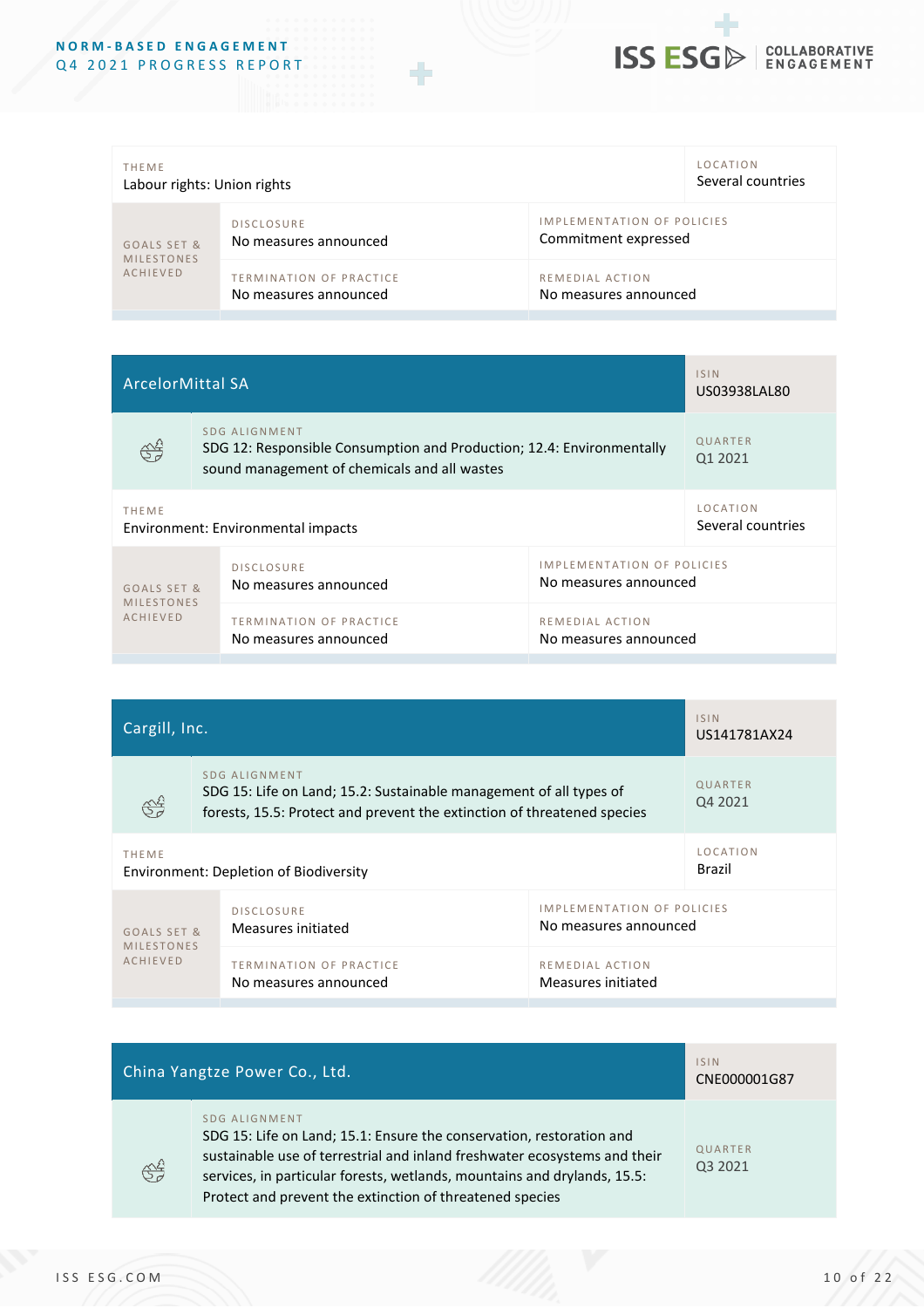

| <b>LOCATION</b><br>THEME<br>China<br>Environment: Depletion of biodiversity |                                                  |                                                     |  |
|-----------------------------------------------------------------------------|--------------------------------------------------|-----------------------------------------------------|--|
| GOALS SET &                                                                 | <b>DISCLOSURE</b><br>No measures announced       | IMPLEMENTATION OF POLICIES<br>No measures announced |  |
| <b>MILESTONES</b><br>ACHIEVED                                               | TERMINATION OF PRACTICE<br>No measures announced | REMEDIAL ACTION<br>No measures announced            |  |

| Elsewedy Electric Co.                                     |                                                                                                                                                                                                                                |                                                            | <b>ISIN</b><br>EGS3G0Z1C014    |
|-----------------------------------------------------------|--------------------------------------------------------------------------------------------------------------------------------------------------------------------------------------------------------------------------------|------------------------------------------------------------|--------------------------------|
| 臵                                                         | SDG ALIGNMENT<br>SDG 11: Sustainable Cities and Communities; 11.4: Protect and safeguard<br>the world's cultural and natural heritage, SDG 15: Life on Land; 15.5:<br>Protect and prevent the extinction of threatened species |                                                            | QUARTER<br>Q <sub>2</sub> 2021 |
| <b>THEME</b><br>Environment: Environmental impacts        |                                                                                                                                                                                                                                |                                                            | LOCATION<br>Tanzania           |
| <b>DISCLOSURE</b><br>No measures announced<br>GOALS SET & |                                                                                                                                                                                                                                | <b>IMPLEMENTATION OF POLICIES</b><br>No measures announced |                                |
| <b>MILESTONES</b><br>ACHIEVED                             | <b>TERMINATION OF PRACTICE</b><br>No measures announced                                                                                                                                                                        | REMEDIAL ACTION<br>No measures announced                   |                                |

| Google LLC                                                         |  |                                                                                                                                                                                                                                                                              | <b>ISIN</b><br>US38259PAA03                               |                    |
|--------------------------------------------------------------------|--|------------------------------------------------------------------------------------------------------------------------------------------------------------------------------------------------------------------------------------------------------------------------------|-----------------------------------------------------------|--------------------|
| H<br>$\frac{\sqrt{2}}{2}$                                          |  | SDG ALIGNMENT<br>SDG 3: Good Health and Wellbeing; Overarching: Ensure healthy lives and<br>promote well-being for all at all ages<br>SDG 8: Decent Work and Economic Growth; 8.8: Protect labour rights and<br>promote safe and secure working environments for all workers |                                                           | QUARTER<br>Q3 2021 |
| <b>THEME</b><br>Labour rights: Safe and Healthy Working Conditions |  |                                                                                                                                                                                                                                                                              | <b>LOCATION</b><br><b>United States</b>                   |                    |
| GOALS SET &                                                        |  | <b>DISCLOSURE</b><br>Commitment expressed                                                                                                                                                                                                                                    | <b>IMPLEMENTATION OF POLICIES</b><br>Commitment expressed |                    |
| <b>MILESTONES</b><br><b>ACHIEVED</b>                               |  | TERMINATION OF PRACTICE<br>Commitment expressed                                                                                                                                                                                                                              | REMEDIAL ACTION<br>Commitment expressed                   |                    |
| THEME<br>Corruption: Anti-competitive behavior                     |  |                                                                                                                                                                                                                                                                              | <b>LOCATION</b><br>Several Countries                      |                    |
| GOALS SET &<br><b>MILESTONES</b><br><b>ACHIEVED</b>                |  | <b>DISCLOSURE</b><br>No measures announced                                                                                                                                                                                                                                   | <b>IMPLEMENTATION OF POLICIES</b><br>N/A                  |                    |
|                                                                    |  | <b>TERMINATION OF PRACTICE</b>                                                                                                                                                                                                                                               | REMEDIAL ACTION                                           |                    |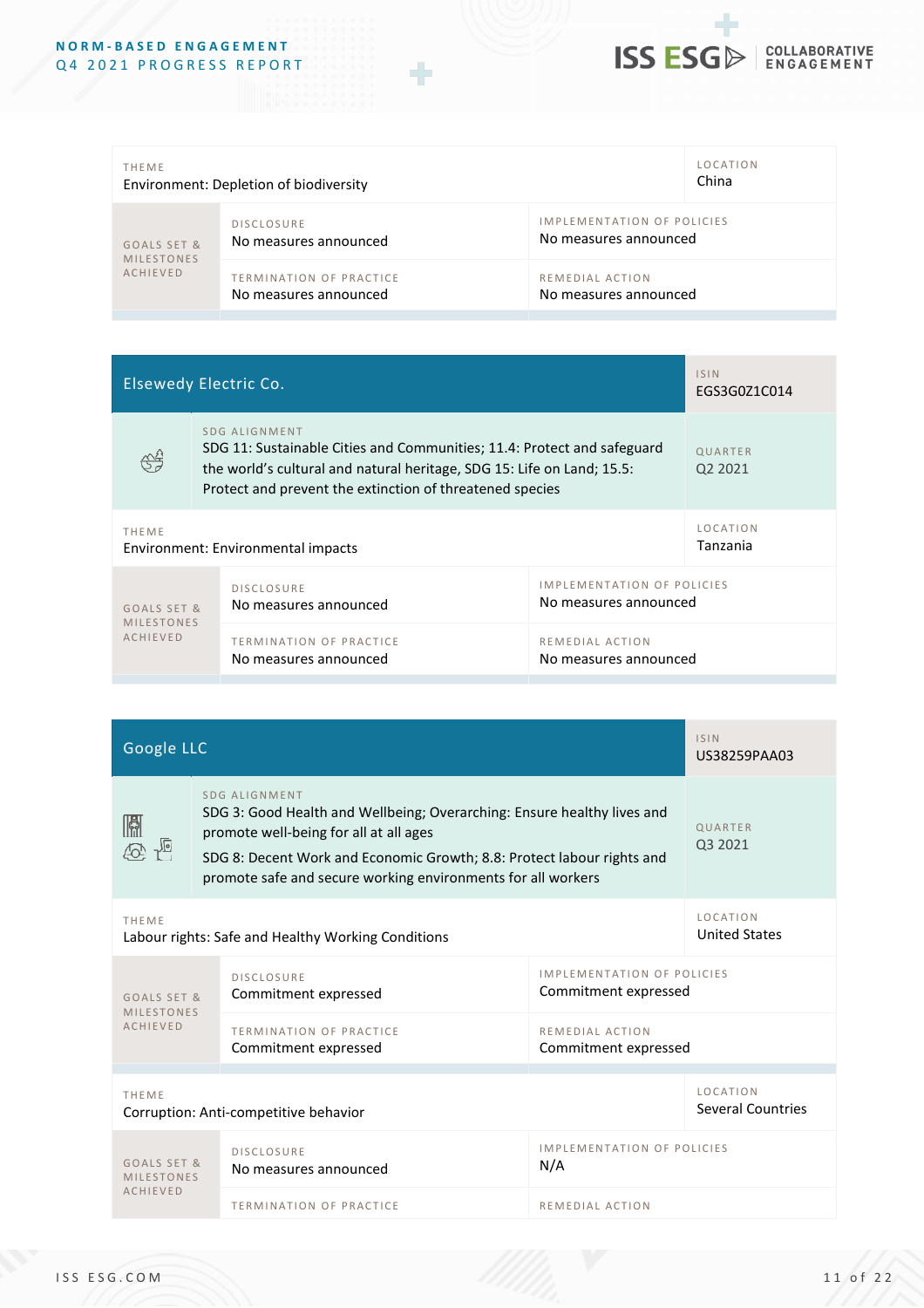

|                                                                      | Commitment expressed                            | Measures initiated                                      |  |
|----------------------------------------------------------------------|-------------------------------------------------|---------------------------------------------------------|--|
| <b>LOCATION</b><br>THEME<br>France<br>Human rights: Consumer privacy |                                                 |                                                         |  |
| GOALS SET &                                                          | <b>DISCLOSURE</b><br>Measures initiated         | <b>IMPLEMENTATION OF POLICIES</b><br>Measures initiated |  |
| <b>MILESTONES</b><br><b>ACHIEVED</b>                                 | TERMINATION OF PRACTICE<br>Commitment expressed | REMEDIAL ACTION<br>Measures initiated                   |  |

| Petroleo Brasileiro SA                             |                                                                                                                                                                                                                                                                                                                                                                                                                           |                                                         | <b>ISIN</b><br>BRPETRACNOR9 |
|----------------------------------------------------|---------------------------------------------------------------------------------------------------------------------------------------------------------------------------------------------------------------------------------------------------------------------------------------------------------------------------------------------------------------------------------------------------------------------------|---------------------------------------------------------|-----------------------------|
|                                                    | SDG ALIGNMENT<br>SDG 12: Responsible Consumption and Production; 12.4: Environmentally<br>sound management of chemicals and all wastes<br>SDG 14: Life Below Water; 14.2: Sustainably manage and protect marine<br>and coastal ecosystems,<br>SDG 6: Clean Water and Sanitation; 6.3: Improve water quality by reducing<br>pollution, eliminating dumping, and minimizing release of hazardous<br>chemicals and materials |                                                         | <b>OUARTER</b><br>Q4 2021   |
| <b>THEME</b><br>Environment: Environmental impacts |                                                                                                                                                                                                                                                                                                                                                                                                                           | <b>LOCATION</b><br>Brazil                               |                             |
| GOALS SET &<br><b>MILESTONES</b>                   | <b>DISCLOSURE</b><br>Measures initiated                                                                                                                                                                                                                                                                                                                                                                                   | <b>IMPLEMENTATION OF POLICIES</b><br>Measures initiated |                             |
| <b>ACHIEVED</b>                                    | TERMINATION OF PRACTICE<br>Measures initiated                                                                                                                                                                                                                                                                                                                                                                             | REMEDIAL ACTION<br>Measures initiated                   |                             |

| <b>POSCO</b> |                                                                                                                                                                                                                                                                                                                                                                                                                                                                                                                                                                                                                                                                                                 | <b>ISIN</b><br>US6934831099 |
|--------------|-------------------------------------------------------------------------------------------------------------------------------------------------------------------------------------------------------------------------------------------------------------------------------------------------------------------------------------------------------------------------------------------------------------------------------------------------------------------------------------------------------------------------------------------------------------------------------------------------------------------------------------------------------------------------------------------------|-----------------------------|
| H            | SDG ALIGNMENT<br>SDG 15: Life on Land; 15.2: Sustainable management of all types of<br>forests, SDG 15: Life on Land; 15.5: Protect and prevent the extinction of<br>threatened species<br>SDG 8: Decent Work and Economic Growth; 8.8: Protect labour rights and<br>promote safe and secure working environments for all workers<br>SDG 11: Sustainable Cities and Communities; 11.4: Protect and safeguard<br>the world's cultural and natural heritage<br>SDG 16: Peace, justice, and Strong Institutions; 16.7: Ensure responsive,<br>inclusive, participatory, and representative decision-making at all levels<br>SDG 3: Good Health and Wellbeing; Overarching: Ensure healthy lives and | QUARTER<br>Q3 2021          |
|              | promote well-being for all at all ages                                                                                                                                                                                                                                                                                                                                                                                                                                                                                                                                                                                                                                                          |                             |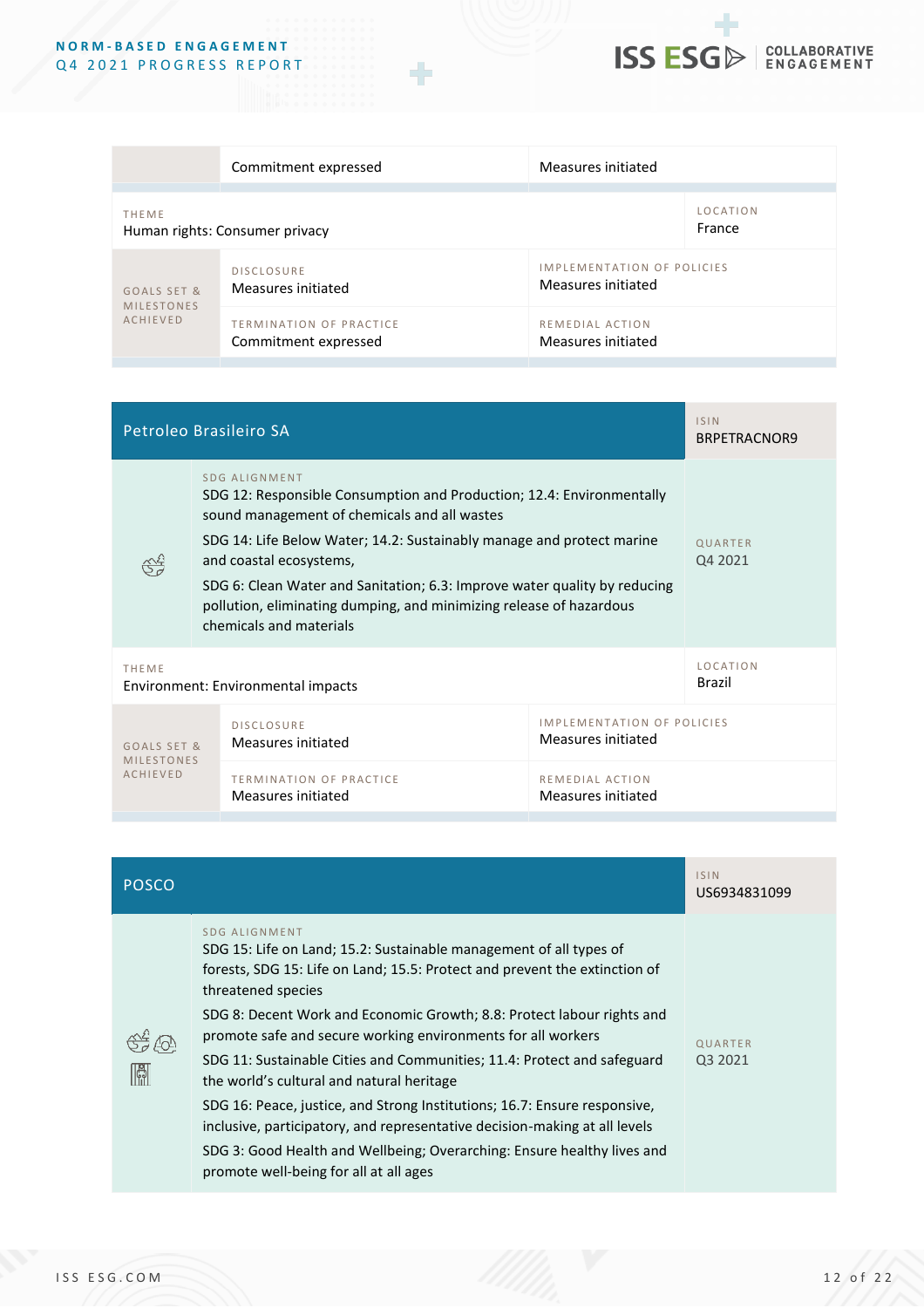

| <b>THEME</b><br>Human rights: Indigenous rights               |                                                             | <b>LOCATION</b><br>Indonesia                              |                                |
|---------------------------------------------------------------|-------------------------------------------------------------|-----------------------------------------------------------|--------------------------------|
| GOALS SET &<br>MILESTONES                                     | <b>DISCLOSURE</b><br>Commitment expressed                   | <b>IMPLEMENTATION OF POLICIES</b><br>Commitment expressed |                                |
| <b>ACHIEVED</b>                                               | TERMINATION OF PRACTICE<br>N/A                              | REMEDIAL ACTION<br>No measures announced                  |                                |
| <b>THEME</b><br><b>Environment: Depletion of Biodiversity</b> |                                                             |                                                           | <b>LOCATION</b><br>Indonesia   |
| GOALS SET &<br>MILESTONES                                     | <b>DISCLOSURE</b><br>Measures initiated                     | <b>IMPLEMENTATION OF POLICIES</b><br>Measures initiated   |                                |
| <b>ACHIEVED</b>                                               | <b>TERMINATION OF PRACTICE</b><br>Credible measures adopted | REMEDIAL ACTION<br>Measures initiated                     |                                |
| <b>THEME</b><br>Labour rights: Union rights                   |                                                             |                                                           | <b>LOCATION</b><br>Turkey      |
| GOALS SET &<br>MILESTONES                                     | <b>DISCLOSURE</b><br>Measures initiated                     | <b>IMPLEMENTATION OF POLICIES</b><br>Commitment expressed |                                |
| <b>ACHIEVED</b>                                               | <b>TERMINATION OF PRACTICE</b><br>Commitment expressed      | REMEDIAL ACTION<br>Commitment expressed                   |                                |
| THEME<br>Labour rights: Safe and Healthy Working Conditions   |                                                             |                                                           | <b>LOCATION</b><br>South Korea |
| GOALS SET &<br>MILESTONES<br><b>ACHIEVED</b>                  | <b>DISCLOSURE</b><br>No measures announced                  | <b>IMPLEMENTATION OF POLICIES</b><br>Commitment expressed |                                |
|                                                               | <b>TERMINATION OF PRACTICE</b><br>Commitment expressed      | REMEDIAL ACTION<br>Commitment expressed                   |                                |

|                                                 | POSCO INTERNATIONAL Corp.                                                                                                                                                                                                                                                                                                                                                                                                                                                  |                              | <b>ISIN</b><br>KR7047050000 |
|-------------------------------------------------|----------------------------------------------------------------------------------------------------------------------------------------------------------------------------------------------------------------------------------------------------------------------------------------------------------------------------------------------------------------------------------------------------------------------------------------------------------------------------|------------------------------|-----------------------------|
|                                                 | SDG ALIGNMENT<br>SDG 15: Life on Land; 15.2: Sustainable management of all types of<br>forests, SDG 15: Life on Land; 15.5: Protect and prevent the extinction of<br>threatened species<br>SDG 11: Sustainable Cities and Communities; 11.4: Protect and safeguard<br>the world's cultural and natural heritage<br>SDG 16: Peace, justice, and Strong Institutions; 16.7: Ensure responsive,<br>inclusive, participatory, and representative decision-making at all levels |                              | QUARTER<br>Q3 2021          |
| <b>THEME</b><br>Human rights: Indigenous rights |                                                                                                                                                                                                                                                                                                                                                                                                                                                                            | <b>LOCATION</b><br>Indonesia |                             |
|                                                 | <b>DISCLOSURE</b>                                                                                                                                                                                                                                                                                                                                                                                                                                                          | IMPLEMENTATION OF POLICIES   |                             |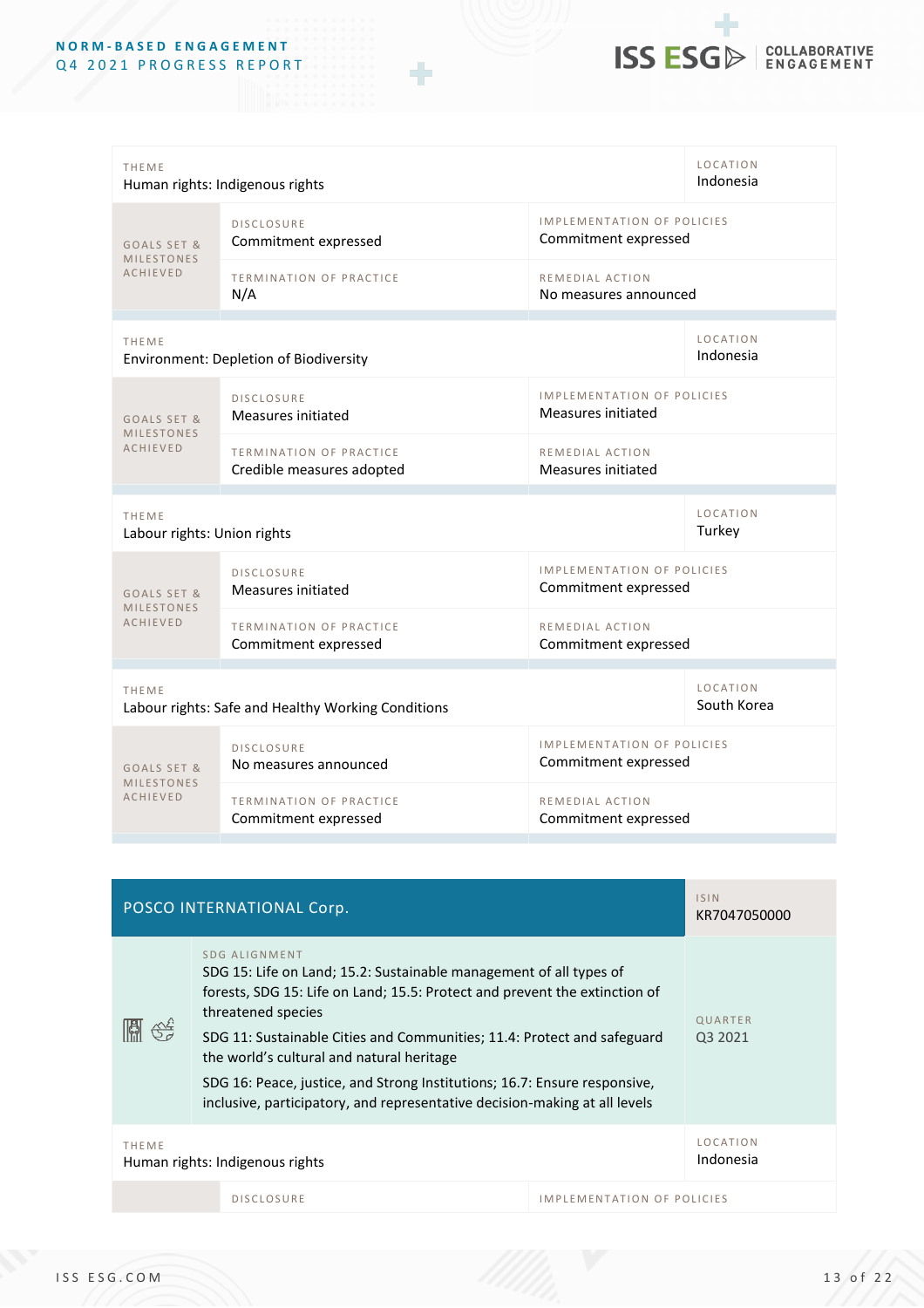| GOALS SET &<br><b>MILESTONES</b><br><b>ACHIEVED</b>    | Commitment expressed                                        | Commitment expressed                                           |                       |
|--------------------------------------------------------|-------------------------------------------------------------|----------------------------------------------------------------|-----------------------|
|                                                        | <b>TERMINATION OF PRACTICE</b><br>N/A                       | REMEDIAL ACTION<br>No measures announced                       |                       |
| <b>THEME</b><br>Environment: Depletion of Biodiversity |                                                             |                                                                | LOCATION<br>Indonesia |
| GOALS SET &<br><b>MILESTONES</b>                       | <b>DISCLOSURE</b><br>Measures initiated                     | <b>IMPLEMENTATION OF POLICIES</b><br>Credible measures adopted |                       |
| <b>ACHIEVED</b>                                        | <b>TERMINATION OF PRACTICE</b><br>Credible measures adopted | <b>REMEDIAL ACTION</b><br>Measures initiated                   |                       |

÷

٠

**ISS ESG** ENGAGEMENT

| Ratch Group Public Co. Ltd.                     |                                                                                                                                                                                                                                                                          |                                                            | <b>ISIN</b><br>TH0637010008 |
|-------------------------------------------------|--------------------------------------------------------------------------------------------------------------------------------------------------------------------------------------------------------------------------------------------------------------------------|------------------------------------------------------------|-----------------------------|
| H                                               | SDG ALIGNMENT<br>SDG 1: No Poverty; 1.4: Equal rights to economic resources, and access to<br>basic services,<br>SDG 16: Peace, justice, and Strong Institutions; 16.7: Ensure responsive,<br>inclusive, participatory, and representative decision-making at all levels |                                                            | QUARTER<br>Q4 2021          |
| <b>THEME</b><br>Human rights: Indigenous rights |                                                                                                                                                                                                                                                                          | <b>LOCATION</b><br>Laos                                    |                             |
| GOALS SET &<br><b>MILESTONES</b>                | <b>DISCLOSURE</b><br>Measures initiated                                                                                                                                                                                                                                  | <b>IMPLEMENTATION OF POLICIES</b><br>No measures announced |                             |
| <b>ACHIEVED</b>                                 | <b>TERMINATION OF PRACTICE</b><br>Measures initiated                                                                                                                                                                                                                     | REMEDIAL ACTION<br>Measures initiated                      |                             |

| <b>SAP SE</b>                        |                                                                                                                                    | <b>ISIN</b><br>DE0007164600              |                    |
|--------------------------------------|------------------------------------------------------------------------------------------------------------------------------------|------------------------------------------|--------------------|
| 洄                                    | <b>SDG ALIGNMENT</b><br>SDG 16: Peace, justice, and Strong Institutions; 16.5: Reduce corruption<br>and bribery in all their forms |                                          | QUARTER<br>Q4 2021 |
| <b>THEME</b><br>Corruption: Bribery  |                                                                                                                                    | LOCATION<br>South Africa                 |                    |
| GOALS SET &                          | <b>DISCLOSURE</b><br>Measures initiated                                                                                            | <b>IMPLEMENTATION OF POLICIES</b><br>N/A |                    |
| <b>MILESTONES</b><br><b>ACHIEVED</b> | <b>TERMINATION OF PRACTICE</b><br>N/A                                                                                              | <b>REMEDIAL ACTION</b><br>N/A            |                    |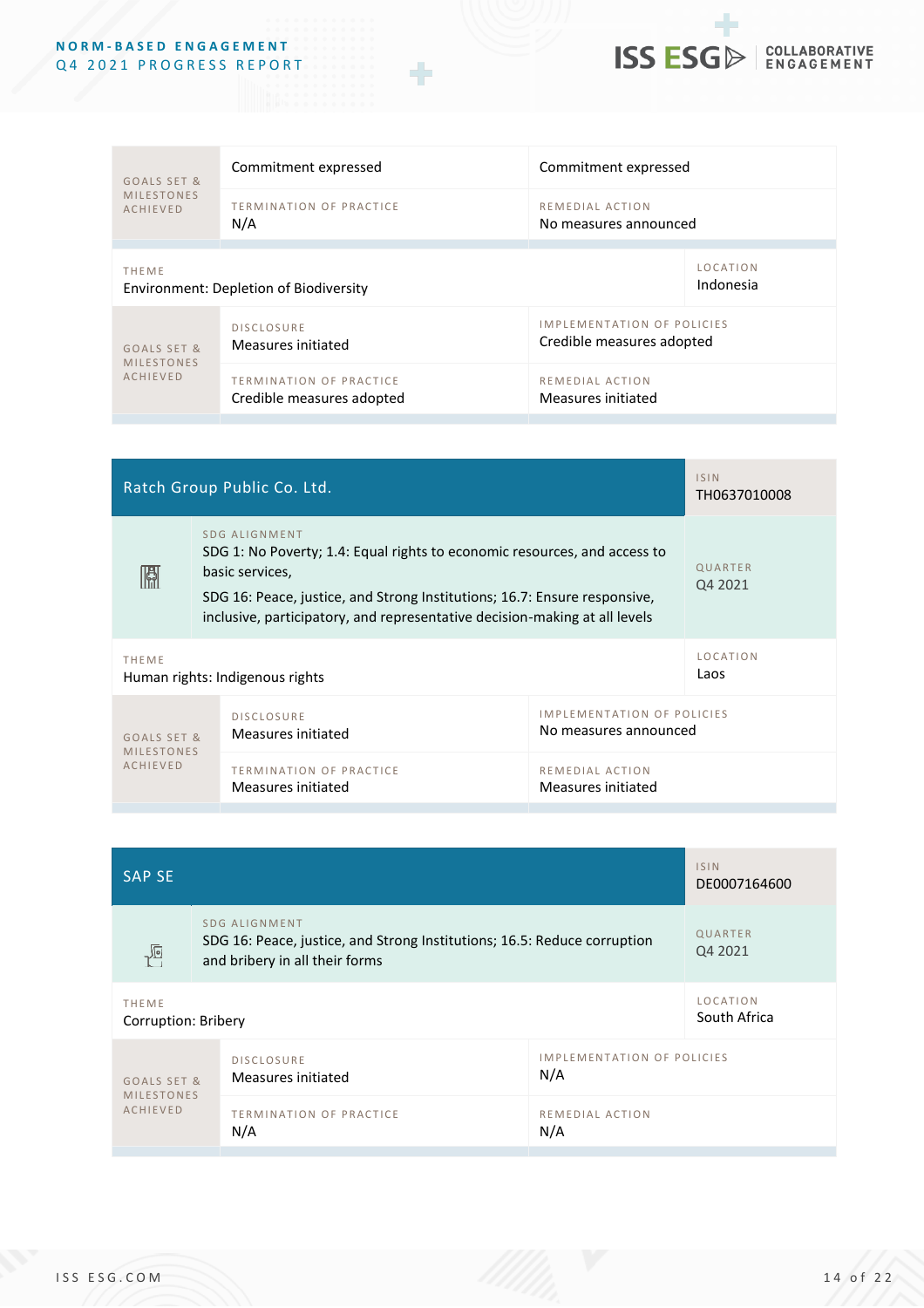

|                                  | Securitas AB                                                                                                                               |                                                         |  |
|----------------------------------|--------------------------------------------------------------------------------------------------------------------------------------------|---------------------------------------------------------|--|
| H                                | SDG ALIGNMENT<br>SDG 16: Peace, justice, and Strong Institutions; 16.1: Reduce all forms of<br>violence and related death rates everywhere |                                                         |  |
| THEME                            | Human rights: Human rights due diligence                                                                                                   |                                                         |  |
| GOALS SET &<br><b>MILESTONES</b> | <b>DISCLOSURE</b><br>Measures initiated                                                                                                    | <b>IMPLEMENTATION OF POLICIES</b><br>Measures initiated |  |
| <b>ACHIEVED</b>                  | <b>TERMINATION OF PRACTICE</b><br>Measures initiated                                                                                       | REMEDIAL ACTION<br>Measures initiated                   |  |

| Serco Group Plc                                          |                                                                                                                                                                                                                                                   | <b>ISIN</b><br>GB0007973794                                |                    |
|----------------------------------------------------------|---------------------------------------------------------------------------------------------------------------------------------------------------------------------------------------------------------------------------------------------------|------------------------------------------------------------|--------------------|
| H                                                        | SDG ALIGNMENT<br>SDG 10: Reduced Inequalities; 10.7: Facilitate orderly, safe, regular, and<br>responsible migration<br>SDG 16: Peace, justice, and Strong Institutions; 16.1: Reduce all forms of<br>violence and related death rates everywhere |                                                            | QUARTER<br>Q3 2021 |
| <b>THEME</b><br>Human rights: Human rights due diligence |                                                                                                                                                                                                                                                   | <b>LOCATION</b><br>Australia                               |                    |
| GOALS SET &<br><b>MILESTONES</b>                         | <b>DISCLOSURE</b><br>No measures announced                                                                                                                                                                                                        | <b>IMPLEMENTATION OF POLICIES</b><br>No measures announced |                    |
| <b>ACHIEVED</b>                                          | <b>TERMINATION OF PRACTICE</b><br>No measures announced                                                                                                                                                                                           | REMEDIAL ACTION<br>No measures announced                   |                    |

| <b>Shell Plc</b> |                                                                                                                                                                                                                                                                                                                                                                                                                                                                                                                                                                                                                                    | <b>ISIN</b><br>GB00B03MM408 |
|------------------|------------------------------------------------------------------------------------------------------------------------------------------------------------------------------------------------------------------------------------------------------------------------------------------------------------------------------------------------------------------------------------------------------------------------------------------------------------------------------------------------------------------------------------------------------------------------------------------------------------------------------------|-----------------------------|
|                  | SDG ALIGNMENT<br>SDG 12: Responsible Consumption and Production; 12.4: Environmentally<br>sound management of chemicals and all wastes,<br>SDG 6: Clean Water and Sanitation; 6.3: Improve water quality by reducing<br>pollution, eliminating dumping, and minimizing release of hazardous<br>chemicals and materials<br>SDG 10: Reduced Inequalities; 10.1: Achieve and sustain income growth<br>SDG 8: Decent Work and Economic Growth; 8.5: Achieve full and<br>productive employment and decent work for all women and men, 8.8:<br>Protect labour rights and promote safe and secure working environments<br>for all workers | QUARTER<br>Q4 2021          |
| <b>THEME</b>     |                                                                                                                                                                                                                                                                                                                                                                                                                                                                                                                                                                                                                                    | <b>LOCATION</b>             |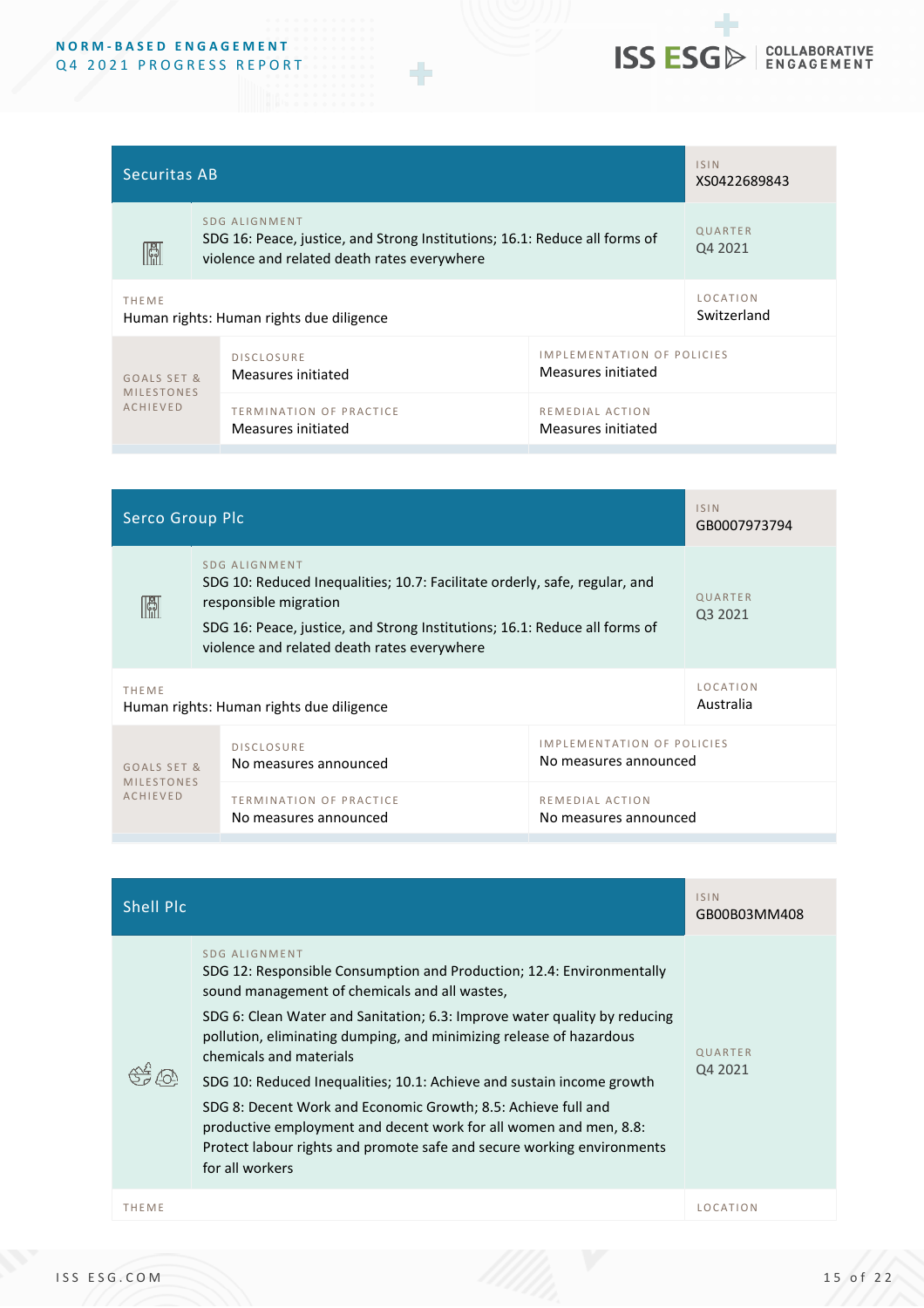

| Environment: Environmental impact                                                                |                                                        |                                                         | Nigeria |
|--------------------------------------------------------------------------------------------------|--------------------------------------------------------|---------------------------------------------------------|---------|
| GOALS SET &<br><b>MILESTONES</b><br><b>ACHIEVED</b>                                              | <b>DISCLOSURE</b><br>Measures initiated                | <b>IMPLEMENTATION OF POLICIES</b><br>Measures initiated |         |
|                                                                                                  | <b>TERMINATION OF PRACTICE</b><br>Commitment expressed | REMEDIAL ACTION<br>Measures initiated                   |         |
| <b>LOCATION</b><br><b>THEME</b><br>Nigeria<br>Labour rights: Safe and Healthy Working Conditions |                                                        |                                                         |         |
| GOALS SET &<br><b>MILESTONES</b><br><b>ACHIEVED</b>                                              | <b>DISCLOSURE</b><br>Measures initiated                | <b>IMPLEMENTATION OF POLICIES</b><br>Measures initiated |         |
|                                                                                                  | <b>TERMINATION OF PRACTICE</b><br>Commitment expressed | <b>REMEDIAL ACTION</b><br>Measures initiated            |         |

| SIPEF SA/NV                                                        |                                                                                                                                                                                                                                                                                                                           | <b>ISIN</b><br>BE0003898187                                |                           |
|--------------------------------------------------------------------|---------------------------------------------------------------------------------------------------------------------------------------------------------------------------------------------------------------------------------------------------------------------------------------------------------------------------|------------------------------------------------------------|---------------------------|
| 707                                                                | SDG ALIGNMENT<br>SDG 10: Reduced Inequalities; 10.1: Achieve and sustain income growth<br>SDG 8: Decent Work and Economic Growth; 8.5: Achieve full and<br>productive employment and decent work for all women and men, 8.8:<br>Protect labour rights and promote safe and secure working environments<br>for all workers |                                                            | <b>OUARTER</b><br>Q3 2021 |
| <b>THEME</b><br>Labour rights: Safe and Healthy Working Conditions |                                                                                                                                                                                                                                                                                                                           | <b>LOCATION</b><br>Indonesia                               |                           |
| GOALS SET &                                                        | <b>DISCLOSURE</b><br>No measures announced                                                                                                                                                                                                                                                                                | <b>IMPLEMENTATION OF POLICIES</b><br>No measures announced |                           |
| <b>MILESTONES</b><br><b>ACHIEVED</b>                               | <b>TERMINATION OF PRACTICE</b><br>No measures announced                                                                                                                                                                                                                                                                   | REMEDIAL ACTION<br>No measures announced                   |                           |

| SK Inc.                                         |                                                                                                                                                                                                                                                                          |                                                            | <b>ISIN</b><br>KR7034730002 |
|-------------------------------------------------|--------------------------------------------------------------------------------------------------------------------------------------------------------------------------------------------------------------------------------------------------------------------------|------------------------------------------------------------|-----------------------------|
| H                                               | SDG ALIGNMENT<br>SDG 1: No Poverty; 1.4: Equal rights to economic resources, and access to<br>basic services,<br>SDG 16: Peace, justice, and Strong Institutions; 16.7: Ensure responsive,<br>inclusive, participatory, and representative decision-making at all levels |                                                            | QUARTER<br>Q4 2021          |
| <b>THEME</b><br>Human rights: Indigenous rights |                                                                                                                                                                                                                                                                          | <b>LOCATION</b><br>Laos                                    |                             |
|                                                 | <b>DISCLOSURE</b><br>No measures announced                                                                                                                                                                                                                               | <b>IMPLEMENTATION OF POLICIES</b><br>No measures announced |                             |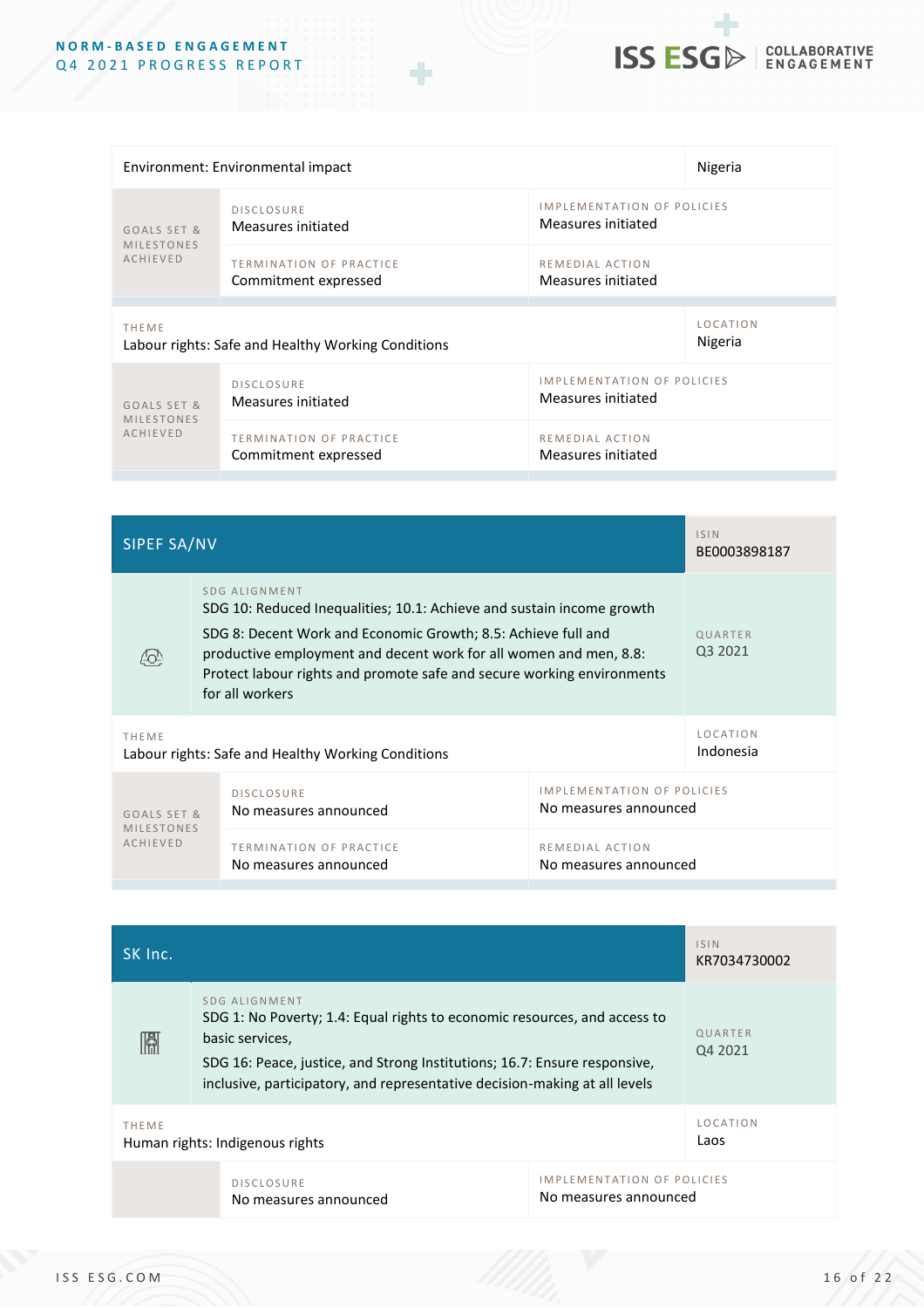

GOALS SET & M I L E S T O N E S A C H I E V E D

TERMINATION OF PRACTICE No measures announced

R E M E D I A L A C T I O N No measures announced

| SNC-Lavalin Group Inc.                   |                                                                                                                                                                                                                                                                                                                                                                                                                                                                                                                                                                                                                                                   |                                                           | <b>ISIN</b><br>CA78460T1057 |
|------------------------------------------|---------------------------------------------------------------------------------------------------------------------------------------------------------------------------------------------------------------------------------------------------------------------------------------------------------------------------------------------------------------------------------------------------------------------------------------------------------------------------------------------------------------------------------------------------------------------------------------------------------------------------------------------------|-----------------------------------------------------------|-----------------------------|
| Hã                                       | SDG ALIGNMENT<br>SDG 11: Sustainable Cities and Communities; 11.4: Protect and safeguard<br>the world's cultural and natural heritage, SDG 16: Peace, justice and<br>Strong Institutions; 16.7: Ensure responsive, inclusive, participatory and<br>representative decision-making at all levels<br>SDG 11: Sustainable Cities and Communities; 11.4: Protect and safeguard<br>the world's cultural and natural heritage<br>SDG 15: Life on Land; 15.1: Ensure the conservation, restoration and<br>sustainable use of terrestrial and inland freshwater ecosystems and their<br>services, in particular forests, wetlands, mountains and drylands |                                                           | QUARTER<br>01 2021          |
| THEME                                    | Environment: Environmental impacts                                                                                                                                                                                                                                                                                                                                                                                                                                                                                                                                                                                                                |                                                           | <b>LOCATION</b><br>Canada   |
| GOALS SET &<br><b>MILESTONES</b>         | <b>DISCLOSURE</b><br>Measures initiated                                                                                                                                                                                                                                                                                                                                                                                                                                                                                                                                                                                                           | <b>IMPLEMENTATION OF POLICIES</b><br>Commitment expressed |                             |
| <b>ACHIEVED</b>                          | <b>TERMINATION OF PRACTICE</b><br>No measures announced                                                                                                                                                                                                                                                                                                                                                                                                                                                                                                                                                                                           | REMEDIAL ACTION<br>No measures announced                  |                             |
| THEME<br>Human Rights: Indigenous Rights |                                                                                                                                                                                                                                                                                                                                                                                                                                                                                                                                                                                                                                                   | <b>LOCATION</b><br>Canada                                 |                             |
| GOALS SET &                              | <b>DISCLOSURE</b><br>Measures initiated                                                                                                                                                                                                                                                                                                                                                                                                                                                                                                                                                                                                           | <b>IMPLEMENTATION OF POLICIES</b><br>Measures initiated   |                             |
| <b>MILESTONES</b><br><b>ACHIEVED</b>     | TERMINATION OF PRACTICE<br>No measures announced                                                                                                                                                                                                                                                                                                                                                                                                                                                                                                                                                                                                  | REMEDIAL ACTION<br>No measures announced                  |                             |
|                                          |                                                                                                                                                                                                                                                                                                                                                                                                                                                                                                                                                                                                                                                   |                                                           |                             |

| Sociedad Quimica y Minera de Chile SA              |                                                                                                                                                                                                                                                                                                                                                            | <b>ISIN</b><br>USP8718AAC01       |                    |
|----------------------------------------------------|------------------------------------------------------------------------------------------------------------------------------------------------------------------------------------------------------------------------------------------------------------------------------------------------------------------------------------------------------------|-----------------------------------|--------------------|
|                                                    | SDG ALIGNMENT<br>SDG 15: Life on Land; 15.1: Ensure the conservation, restoration and<br>sustainable use of terrestrial and inland freshwater ecosystems and their<br>services, in particular forests, wetlands, mountains and drylands<br>SDG 6: Clean Water and Sanitation; 6.1: Universal and equitable access to<br>safe and affordable drinking water |                                   | QUARTER<br>01 2021 |
| <b>THEME</b><br>Environment: Environmental impacts |                                                                                                                                                                                                                                                                                                                                                            | <b>LOCATION</b><br>Chile          |                    |
|                                                    | <b>DISCLOSURE</b>                                                                                                                                                                                                                                                                                                                                          | <b>IMPLEMENTATION OF POLICIES</b> |                    |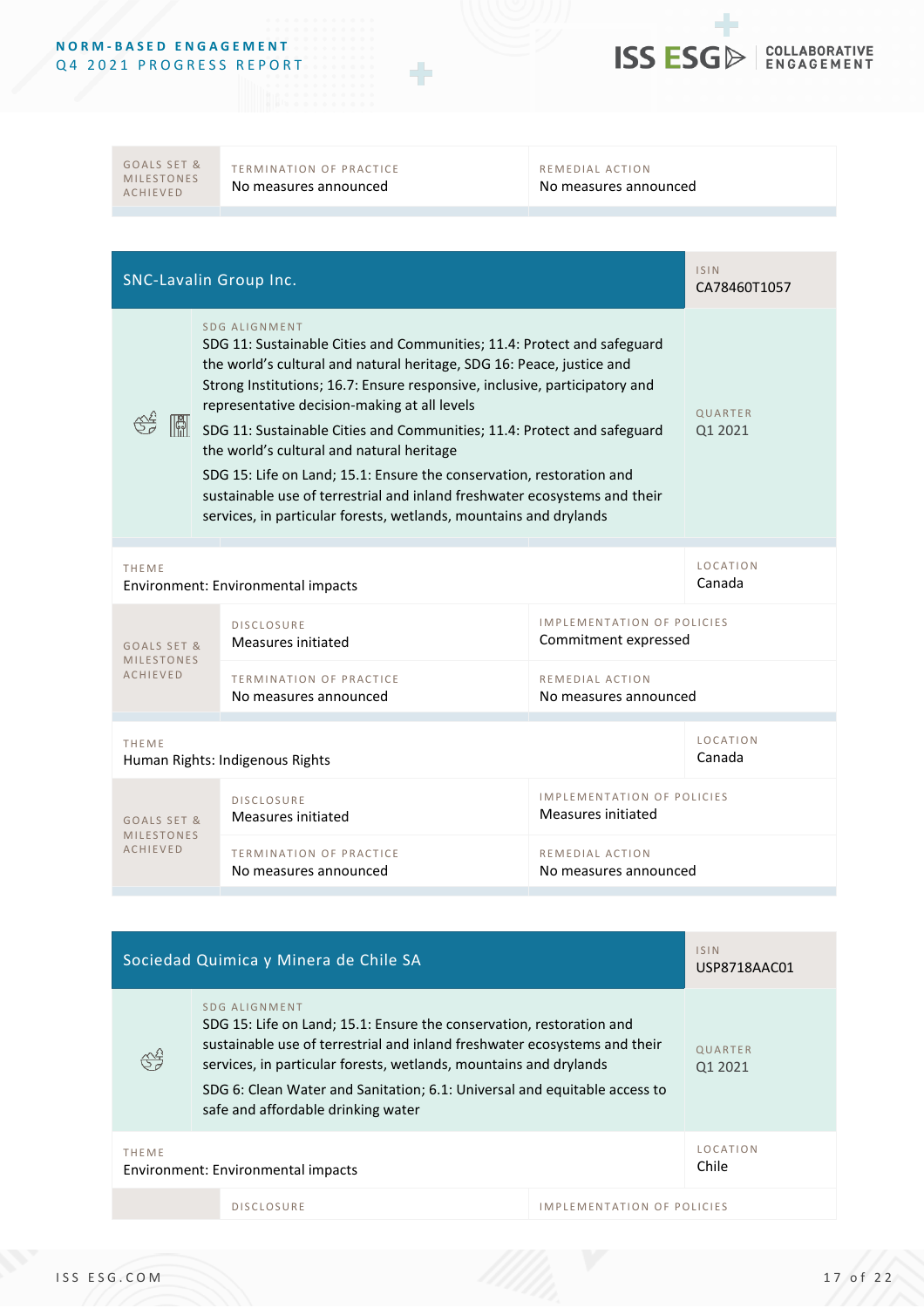

| GOALS SET &<br><b>MILESTONES</b><br><b>ACHIEVED</b>                  | Measures initiated                                     | Measures initiated                                        |  |
|----------------------------------------------------------------------|--------------------------------------------------------|-----------------------------------------------------------|--|
|                                                                      | <b>TERMINATION OF PRACTICE</b><br>Commitment expressed | REMEDIAL ACTION<br>Measures initiated                     |  |
| <b>LOCATION</b><br>THEME<br>Chile<br>Human rights: Indigenous rights |                                                        |                                                           |  |
| GOALS SET &                                                          | <b>DISCLOSURE</b><br>Measures initiated                | <b>IMPLEMENTATION OF POLICIES</b><br>Commitment expressed |  |
| <b>MILESTONES</b><br><b>ACHIEVED</b>                                 | TERMINATION OF PRACTICE<br>Commitment expressed        | REMEDIAL ACTION<br>Commitment expressed                   |  |

| Swedbank AB                           |                                                                                                                                                                                                                    | <b>ISIN</b><br>SE0001877739                             |                    |
|---------------------------------------|--------------------------------------------------------------------------------------------------------------------------------------------------------------------------------------------------------------------|---------------------------------------------------------|--------------------|
| 굔                                     | SDG ALIGNMENT<br>SDG 16: Peace, justice, and Strong Institutions; 16.4: Reduce illicit financial<br>and arms flows, strengthen the recovery and return of stolen assets and<br>combat all forms of organized crime |                                                         | QUARTER<br>Q4 2021 |
| THEME<br>Corruption: Money laundering |                                                                                                                                                                                                                    | LOCATION<br>Several countries                           |                    |
| GOALS SET &<br><b>MILESTONES</b>      | <b>DISCLOSURE</b><br>Measures initiated                                                                                                                                                                            | <b>IMPLEMENTATION OF POLICIES</b><br>Measures initiated |                    |
| <b>ACHIEVED</b>                       | <b>TERMINATION OF PRACTICE</b><br>N/A                                                                                                                                                                              | REMEDIAL ACTION<br>Measures initiated                   |                    |

| Top Glove Corp. Bhd.         |                                                                                                                                                                                                                                                                                                                                        | <b>ISIN</b><br>MYL711300003       |                                |
|------------------------------|----------------------------------------------------------------------------------------------------------------------------------------------------------------------------------------------------------------------------------------------------------------------------------------------------------------------------------------|-----------------------------------|--------------------------------|
| ₽₽                           | SDG ALIGNMENT<br>SDG 10: Reduced Inequalities; 10.7: Facilitate orderly, safe, regular, and<br>responsible migration<br>SDG 8: Decent Work and Economic Growth; 8.7: Measures to eradicate<br>forced labour, end modern slavery and human trafficking and secure the<br>prohibition and elimination of the worst forms of child labour |                                   | QUARTER<br>Q <sub>2</sub> 2021 |
| <b>THEME</b>                 |                                                                                                                                                                                                                                                                                                                                        | <b>LOCATION</b>                   |                                |
| Labour Rights: Forced labour |                                                                                                                                                                                                                                                                                                                                        | Malaysia                          |                                |
| <b>ASSESSMENT</b>            | <b>DISCLOSURE</b>                                                                                                                                                                                                                                                                                                                      | <b>IMPLEMENTATION OF POLICIES</b> |                                |
| $\bigcap F$                  | Credible measures adopted                                                                                                                                                                                                                                                                                                              | Measures initiated                |                                |
| ENGAGEMENT                   | <b>TERMINATION OF PRACTICE</b>                                                                                                                                                                                                                                                                                                         | REMEDIAL ACTION                   |                                |
| <b>TARGETS</b>               | Measures initiated                                                                                                                                                                                                                                                                                                                     | Measures initiated                |                                |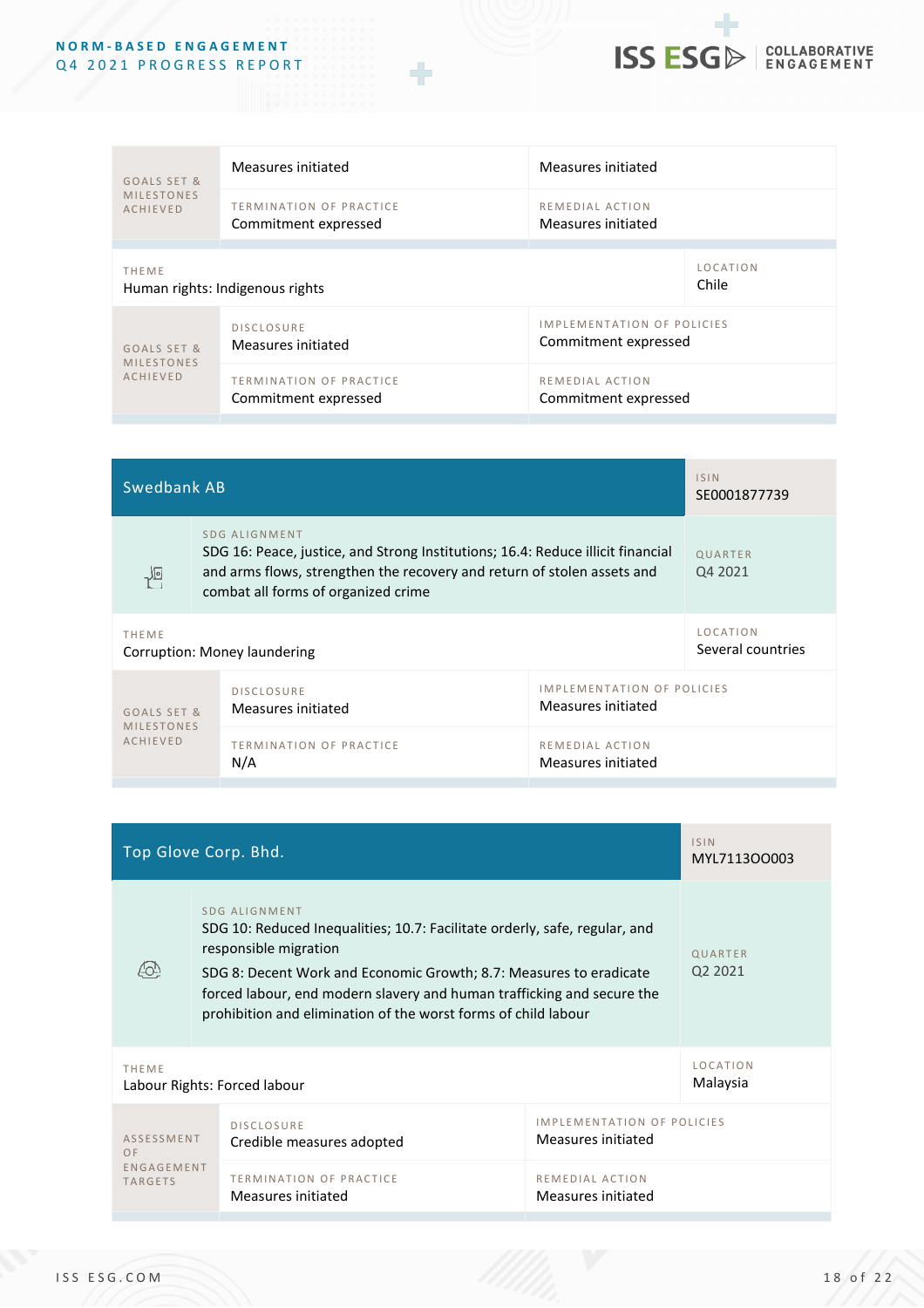## ٠ **ISS ESG** ENGAGEMENT

| <b>Transneft PJSC</b>                              |  |                                                                                                                                                                                                                                                                                                                                                                  | <b>ISIN</b><br>RU0009091573                             |                    |
|----------------------------------------------------|--|------------------------------------------------------------------------------------------------------------------------------------------------------------------------------------------------------------------------------------------------------------------------------------------------------------------------------------------------------------------|---------------------------------------------------------|--------------------|
|                                                    |  | SDG ALIGNMENT<br>SDG 12: Responsible Consumption and Production; 12.4: Environmentally<br>sound management of chemicals and all wastes<br>SDG 15: Life on Land; 15.1: Ensure the conservation, restoration and<br>sustainable use of terrestrial and inland freshwater ecosystems and their<br>services, in particular forests, wetlands, mountains and drylands |                                                         | QUARTER<br>Q4 2021 |
| <b>THEME</b><br>Environment: Environmental impacts |  |                                                                                                                                                                                                                                                                                                                                                                  | <b>LOCATION</b><br>Russia                               |                    |
| GOALS SET &<br><b>MILESTONES</b>                   |  | <b>DISCLOSURE</b><br>Measures initiated                                                                                                                                                                                                                                                                                                                          | <b>IMPLEMENTATION OF POLICIES</b><br>Measures initiated |                    |
| <b>ACHIEVED</b>                                    |  | <b>TERMINATION OF PRACTICE</b><br>No measures announced                                                                                                                                                                                                                                                                                                          | REMEDIAL ACTION<br>No measures announced                |                    |

| Vale SA                                             |                                                                                                                                                                                                                                                                                                                       |                                       |                                            |
|-----------------------------------------------------|-----------------------------------------------------------------------------------------------------------------------------------------------------------------------------------------------------------------------------------------------------------------------------------------------------------------------|---------------------------------------|--------------------------------------------|
| 资.                                                  | SDG ALIGNMENT<br>SDG 12: Responsible Consumption and Production; 12.4: Environmentally<br>sound management of chemicals and all wastes<br>SDG 6: Clean Water and Sanitation; 6.3: Improve water quality by reducing<br>pollution, eliminating dumping, and minimizing release of hazardous<br>chemicals and materials |                                       | QUARTER<br>Q <sub>2</sub> 20 <sub>21</sub> |
| THEME<br>Environment: Environmental impacts         |                                                                                                                                                                                                                                                                                                                       |                                       | <b>LOCATION</b><br>Brazil                  |
| GOALS SET &<br><b>MILESTONES</b><br><b>ACHIEVED</b> | <b>IMPLEMENTATION OF POLICIES</b><br><b>DISCLOSURE</b><br>Credible measures adopted<br>Credible measures adopted                                                                                                                                                                                                      |                                       |                                            |
|                                                     | TERMINATION OF PRACTICE<br>Measures initiated                                                                                                                                                                                                                                                                         | REMEDIAL ACTION<br>Measures initiated |                                            |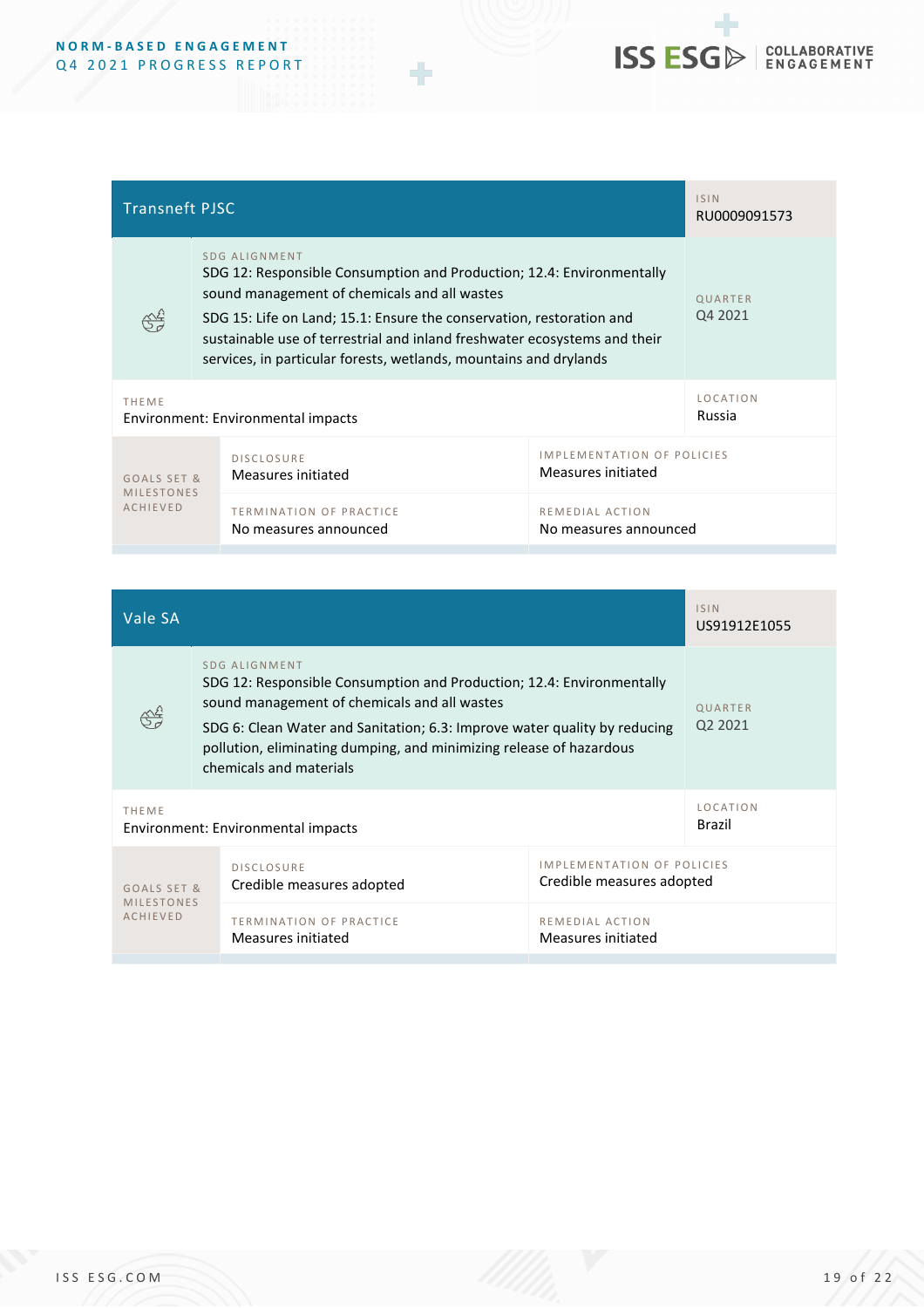## <span id="page-19-0"></span>RESPONSIVENESS TO Q4 2021 ENGAGEMENT LETTERS

The following table provides an overview of the responsiveness to the engagement initiated in this quarter, as per 31 December 2021. Companies that had yet to respond to the initial engagement letters were sent reminder notifications on 2 February 2022. Continued non-response to the reminders will lead to escalation of engagement attempts to the CEO and then the Board level as described under the section, "Engagement Cycle," earlier in this document.

| <b>ISSUER</b>                                          | <b>ISIN</b>  | <b>ESG AREA BREAKDOWN</b>                 | <b>RESPONSE</b><br><b>RECEIVED</b> |
|--------------------------------------------------------|--------------|-------------------------------------------|------------------------------------|
| <b>Ackermans &amp; van Haaren NV</b>                   | BE0003764785 | Corruption                                | No                                 |
| <b>Almirall SA</b>                                     | ES0157097017 | Corruption                                | No                                 |
| Aziyo Biologics, Inc.                                  | US05479K1060 | Human rights                              | No                                 |
| <b>Banglalink Digital Communications Ltd.</b>          | US059897AA67 | Labour rights                             | No                                 |
| <b>BASF SE</b>                                         | DE000BASF111 | Environment                               | Yes                                |
| <b>BLD Plantation Bhd.</b>                             | MYL5069OO009 | Environment                               | No                                 |
| Cargill, Inc.                                          | USU141781042 | Environment                               | Yes                                |
| China National Petroleum Corp.                         | CND100002XJ6 | Environment                               | No                                 |
| Coal India Ltd.                                        | INE522F01014 | Overlapping: Labour<br>rights/Environment | No                                 |
| <b>Gazprom Neft PJSC</b>                               | RU0009062467 | Environment                               | <b>No</b>                          |
| <b>NLC India Ltd.</b>                                  | INE589A01014 | Labour rights                             | No                                 |
| <b>Petroleo Brasileiro SA</b>                          | BRPETRACNPR6 | Environment                               | Yes                                |
| <b>Petroleos Mexicanos SA</b>                          | US71654QDD16 | Overlapping: Labour<br>rights/Environment | No                                 |
| <b>Power Construction Corporation of</b><br>China, Ltd | CNE1000017G1 | Environment                               | No                                 |
| Ratch Group Public Co. Ltd.                            | TH0637010Y00 | Human rights                              | Yes                                |
| <b>Royal Dutch Shell Plc</b>                           | GB00B03MLX29 | Environment                               | Yes                                |
| <b>SAP SE</b>                                          | DE0007164600 | Corruption                                | Yes                                |
| <b>Securitas AB</b>                                    | SE0000163594 | Human rights                              | Yes                                |
| SK Inc.                                                | KR7034730002 | Human rights                              | Yes                                |
| <b>Swedbank AB</b>                                     | SE0000242455 | Corruption                                | Yes                                |
| <b>Telefonaktiebolaget LM Ericsson</b>                 | SE0000108656 | Corruption                                | No                                 |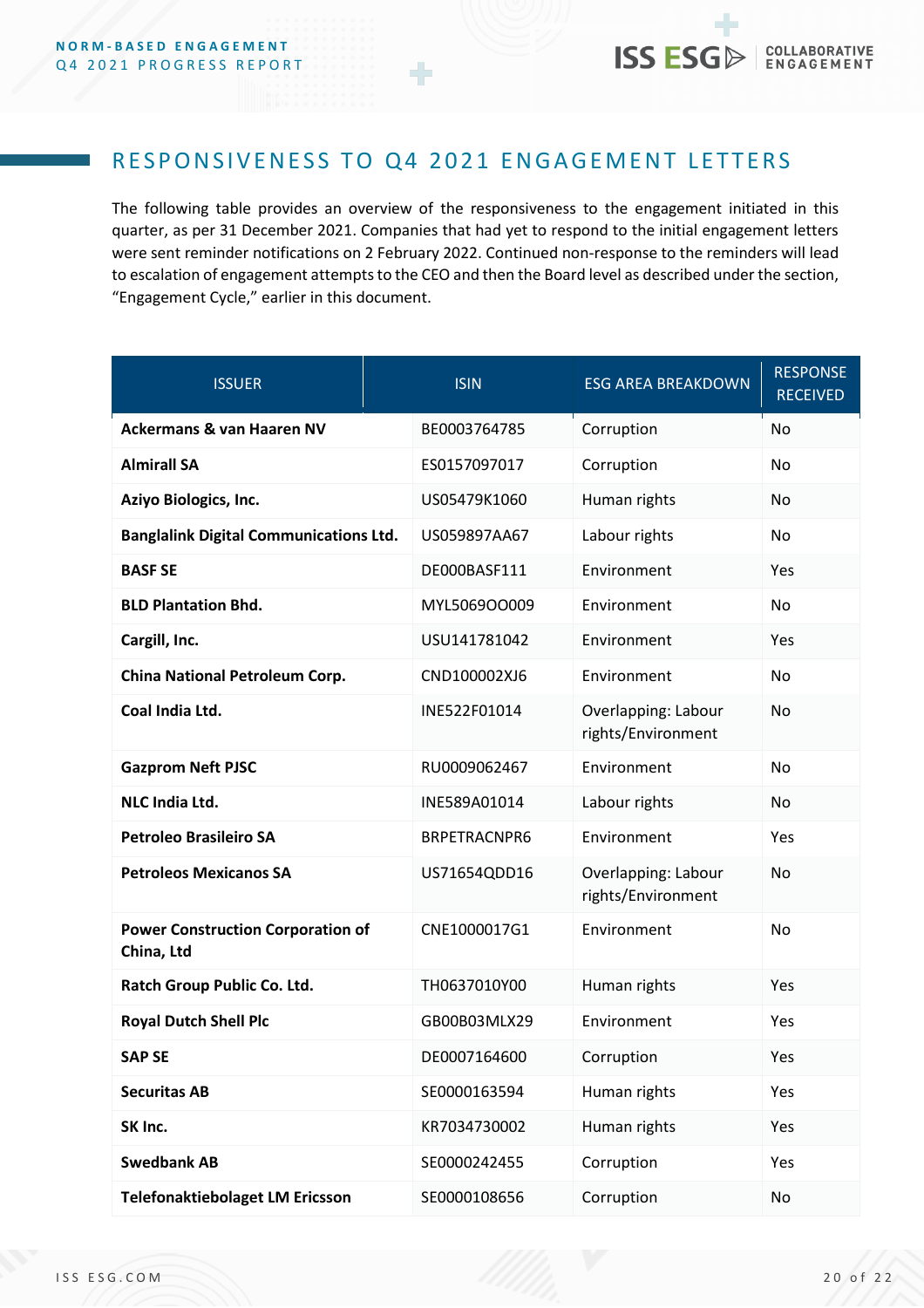

| <b>TENMA Corp.</b>                  | JP3547800007 | Corruption    | No  |
|-------------------------------------|--------------|---------------|-----|
| The Kansai Electric Power Co., Inc. | JP3228600007 | Corruption    | No  |
| <b>Transneft PJSC</b>               | RU0009091573 | Environment   | Yes |
| <b>VEON Holdings BV</b>             | US92718WAB54 | Labour rights | No  |
| <b>VEON Ltd.</b>                    | BMG9349W1038 | Labour rights | No  |